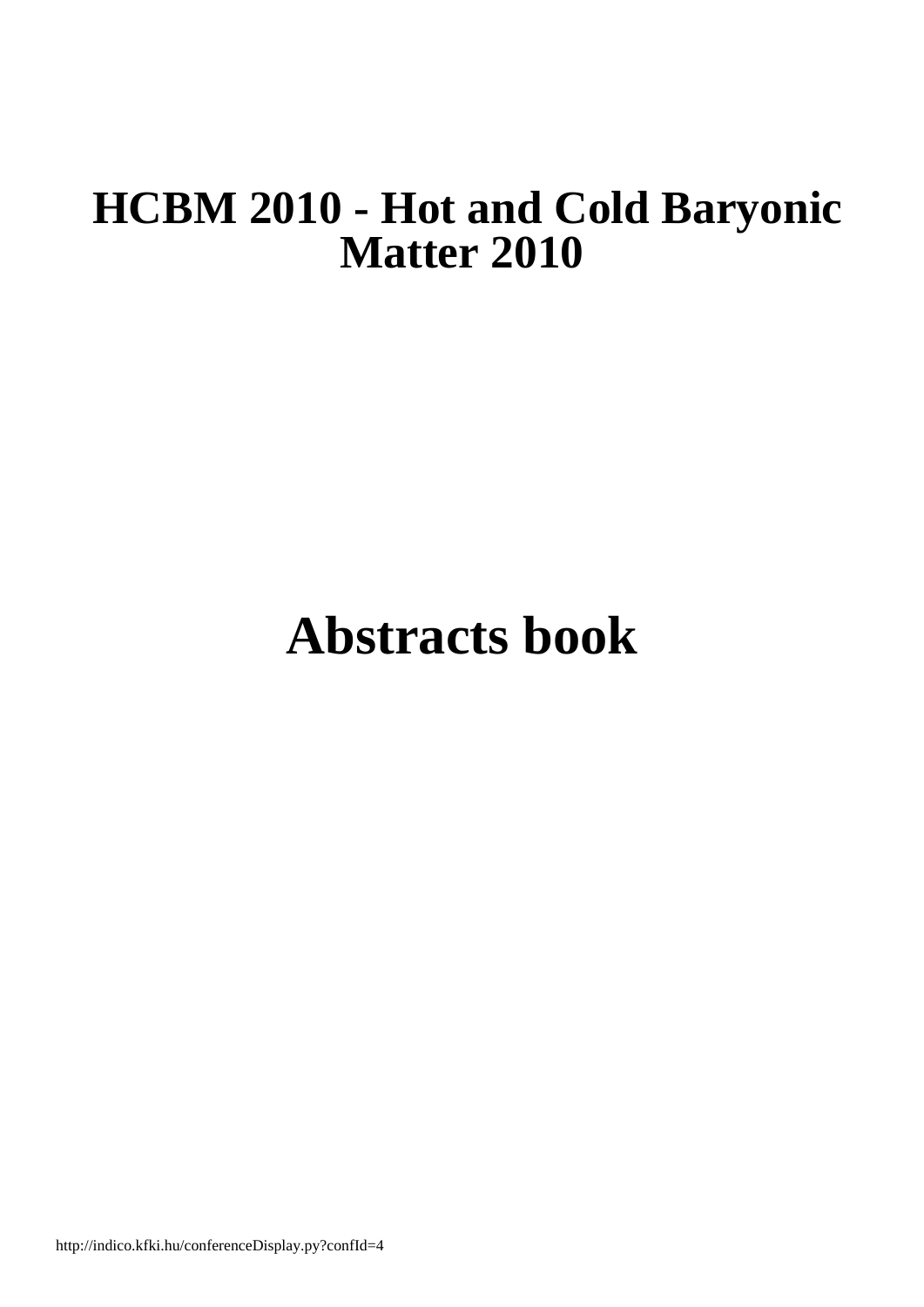### **Table of contents**

| Nonadditive Entropy and Nonextensive Statistical Mechanics - Concepts and<br><b>Applications</b>      | 4  |
|-------------------------------------------------------------------------------------------------------|----|
| The nuclear liquid-gas phase transition at large N_c                                                  | 5  |
| The Bjorken scaling and nucleon mass modifications in dense Nuclear Matter.                           | 6  |
| Nonextensive critical effects in relativistic nuclear mean field models                               | 7  |
| Meson fluctuations and thermodynamics of the Polyakov loop extended<br>quark-meson model.             | 8  |
| Collective flow and mach cones at RHIC                                                                | 9  |
| Flow-Driven Conical Emission in Ultrarelativistic Heavy-Ion Collisions                                | 10 |
| Critical opalescence - an optical signature of the QCD critical point                                 | 11 |
| Hybrid approaches to heavy ion collisions and future perspectives                                     | 12 |
| The Compressed Baryonic Matter experiment at FAIR                                                     | 13 |
| Multi-particle interactions within UrQMD                                                              | 14 |
| Absorption of phi mesons in proton-nucleus collisions                                                 | 15 |
| Cold quark stars from hot lattice QCD                                                                 | 16 |
| Influence of the Polyakov loop on the chiral phase transition in the two flavor<br>chiral quark model | 17 |
| Study of particle production coming from quark and gluon jets in proton-proton<br>collisions          | 18 |
| Second order dissipative fluid dynamics from kinetic theory                                           | 19 |
| HBT radii from the UrQMD transport approach at different energies                                     | 20 |
| Measurements of hadron production at CMS                                                              | 21 |
| Quark Number Scaling in Fluid Dynamics and Hadronization via Quarkyonic<br><b>Matter</b>              | 22 |
| Energy and system-size dependence of the chiral magnetic effect                                       | 23 |
| Interplay between chiral and deconfinement phase transition                                           | 24 |
| Hadron production in a parton cascade modell with non-additive energy<br>composition                  | 25 |
| Towards Quantum Transport for Central Nuclear Reactions                                               | 26 |
| Holography vs Tomography of the Hot and Cold Baryonic Matter                                          | 27 |
| Propagation of vector-meson spectral-functions and dilepton production at SIS18<br>energies           | 28 |
| Charmonium production and elliptic flow in heavy ion collisions                                       | 29 |
| Lattice gauge theory with fluctuating temperature                                                     | 30 |
| QCD Green's Functions and Phases of Strongly Interacting Matter                                       | 31 |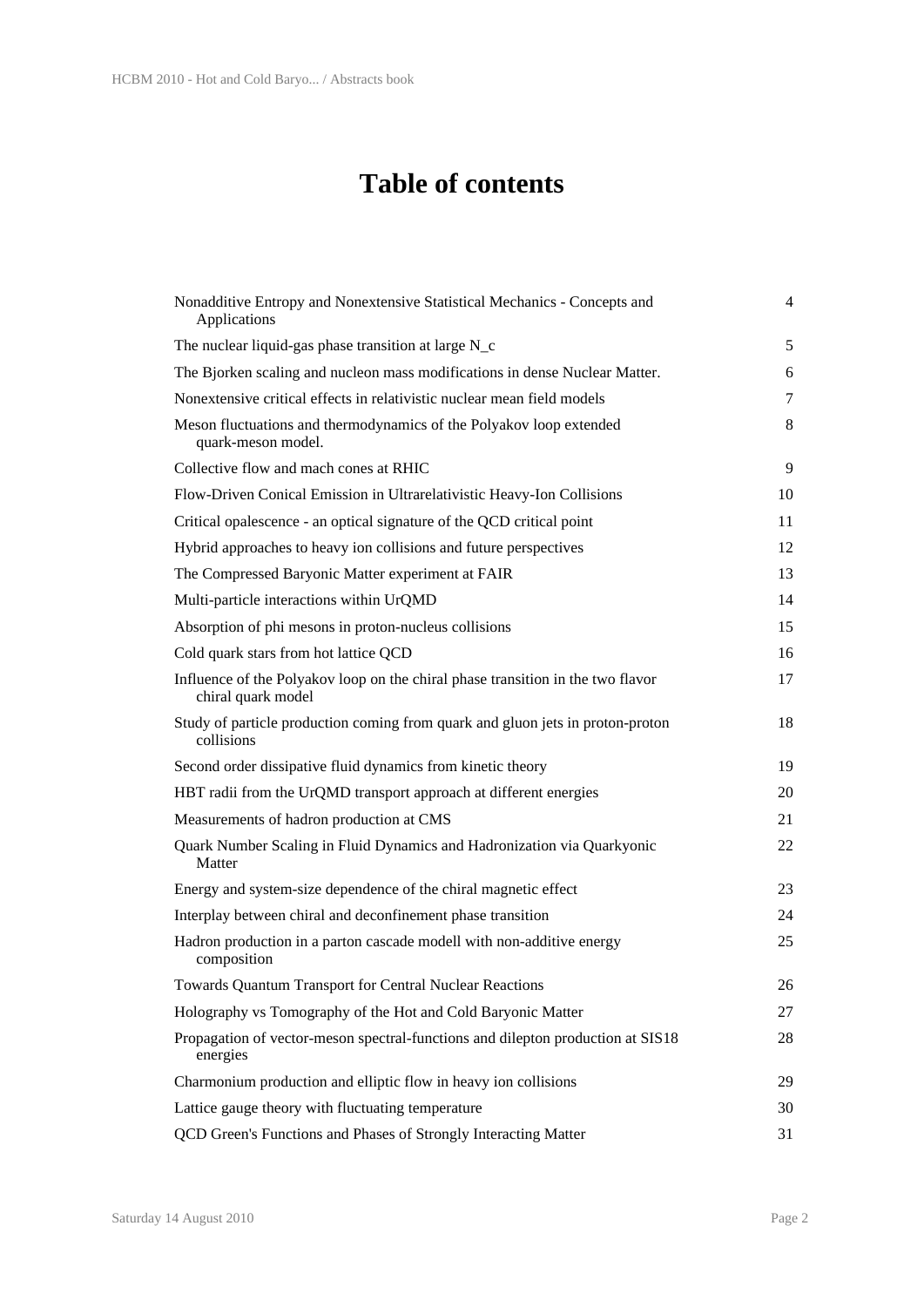| Zero temperature properties of mesons in a vector meson extended linear sigma<br>model    | 32 |
|-------------------------------------------------------------------------------------------|----|
| Facets of the QCD Phase Diagram                                                           | 33 |
| Recent theoretical developments in the QCD phase diagram                                  | 34 |
| Microsecond Universe to Neutron Star - LHC, RHIC onto FAIR                                | 35 |
| Significant in-medium $\eta'$ mass reduction in sqrt{s_NN}=200 GeV Au+Au<br>collisions    | 36 |
| Dynamical equilibration of the strongly interacting parton-hadron matter                  | 37 |
| Tsallis Distribution in High-energy Heavy Ion Collisions                                  | 38 |
| Search for the Critical Point at RHIC                                                     | 39 |
| Transport with unstable particles                                                         | 40 |
| Spectra of weakly decaying identified particles at 0.9 and 7 TeV with the CMS<br>detector | 41 |
| Underlying events in $p+p$ collisions at LHC energies                                     | 42 |
| The temperature of moving bodies - thermodynamics, hydrodynamics and kinetic<br>theory    | 43 |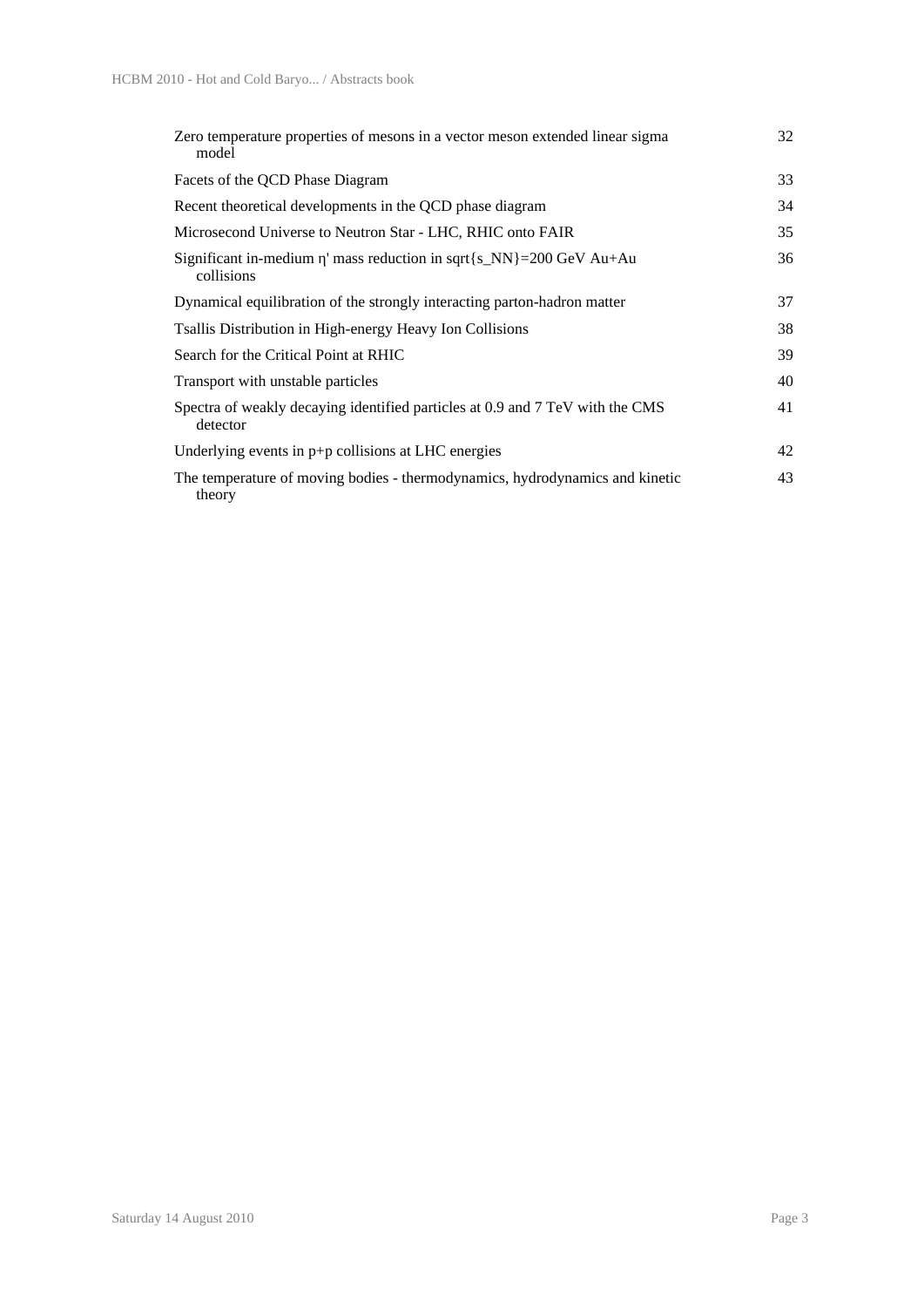## Nonadditive Entropy and Nonextensive Statistical Mechanics - Concepts and Applications

#### Content :

The realm of Boltzmann-Gibbs statistical mechanics, based on the standard additive entropy, essentially concerns ergodic systems, Markovian-like processes, linear Fokker-Planck equations, exponential behaviors of relevant physical, geometrical and dynamical quantities, the central limit theorem. What can be done when such simplifying hypothesis are not satisfied? The nonadditive entropy Sq, and its associated nonextensive statistical mechanics, precisely address a wide class of such anomalous situations, namely whenever power-law behaviors replace the traditional exponential behaviors. A brief review will be given of the central concepts, and various applications will be exhibited, in particular those concerning high energy physics. BIBLIOGRAPHY: (i) C. Tsallis, Introduction to Nonextensive Statistical Mechanics - Approaching a Complex World (Springer, New York, 2009); (ii) C. Tsallis, Entropy, in Encyclopedia of Complexity and Systems Science (Springer, Berlin, 2009); (iii) S. Umarov, C. Tsallis, M. Gell-Mann and S. Steinberg, J. Math. Phys. 51, 033502 (2010); (iv) <http://tsallis.cat.cbpf.br/biblio.htm>http://tsallis.cat.cbpf.br/biblio.htm

 Primary authors : Prof. TSALLIS, Constantino (Centro Brasileiro de Pesquisas Fisicas, Santa Fe Institute, USA)

Co-authors :

Presenter : Prof. TSALLIS, Constantino (Centro Brasileiro de Pesquisas Fisicas, Santa Fe Institute, USA)

Track classification :

Contribution type : --not specified--

Submitted by : Prof. TSALLIS, Constantino

Submitted on Saturday 20 March 2010

Last modified on : Sunday 18 July 2010

Comments :

Status : ACCEPTED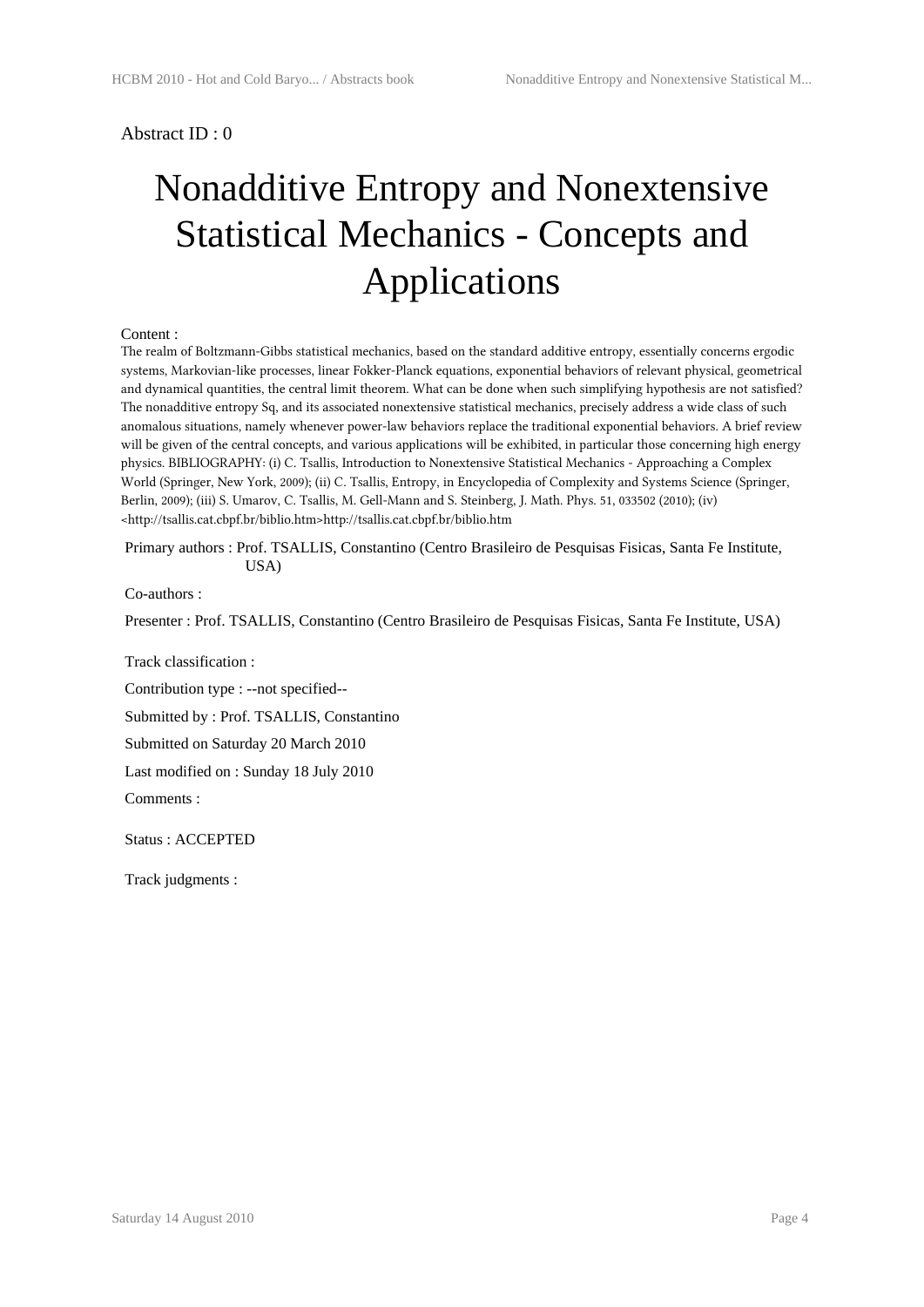## The nuclear liquid-gas phase transition at large N\_c

 Primary authors : Dr. TORRIERI, Giorgio (JW Goethe Universitat, Frankfurt) Co-authors : Dr. MISHUSTIN, Igor () Presenter : Dr. TORRIERI, Giorgio (JW Goethe Universitat, Frankfurt)

Track classification :

 Contribution type : --not specified-- Submitted by : Dr. TORRIERI, Giorgio Submitted on Monday 12 April 2010 Last modified on : Sunday 18 July 2010 Comments :

Status : ACCEPTED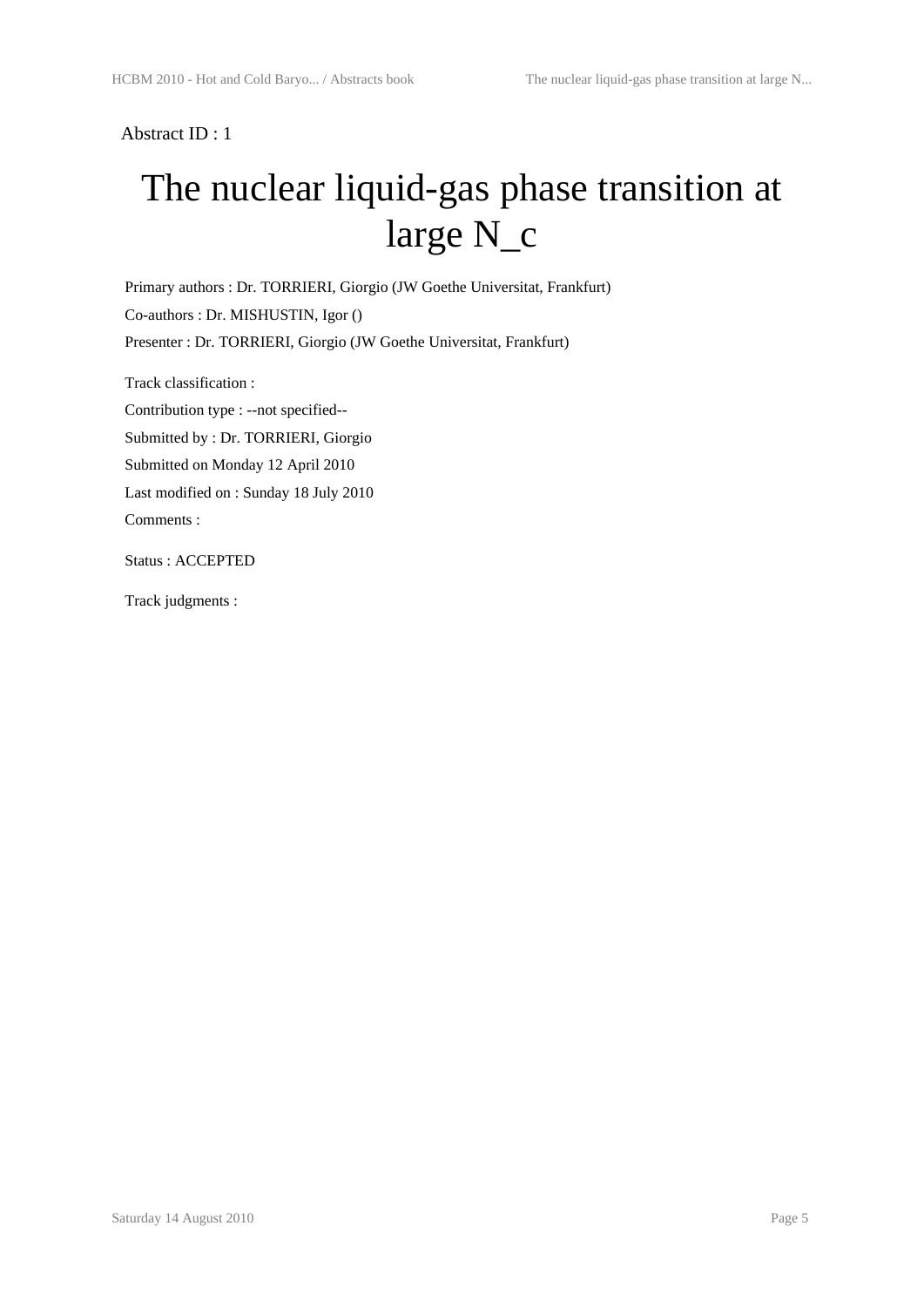## The Bjorken scaling and nucleon mass modifications in dense Nuclear Matter.

#### Content :

Our model calculations performed in the frame of relativistic mean field (RMF) approach shows how important are the modifications of nucleon mass (particularly for those models with stiff Equation o State (EoS)). They allow to explain the EMC effect in saturation and restore the momentum sum rule badly violated by the nuclear parton structure in nuclear medium for finite pressure. The finite pressure corrections emerges from Hugenholtz-van Hove theorem of nuclear matter. The presented analysis of the nuclear distribution function in the Bjorken limit ask to modify the nucleon mass (consistent with deeply inelastic scattering) above the saturation point and to solve modified RMF equations. In the presented work we argue that nucleon structure function above saturation point has the same form as in the saturated nuclear matter. Consequently the decrease on nucleon mass was obtained making the EoS softer. This changes the compressibility K; for example from K=540MeV to 300MeV in Walecka model. Also the modified EoS in this model is close to extensive DBHF calculations with Bonn potential. However our model - an extension of nuclear RMF, has no additional parameters.

Primary authors : Dr. ROZYNEK, Jacek (SINS, Warsaw, Poland.)

Co-authors :

Presenter : Dr. ROZYNEK, Jacek (SINS, Warsaw, Poland.)

Track classification :

 Contribution type : --not specified-- Submitted by : Dr. ROZYNEK, Jacek Submitted on Thursday 29 April 2010 Last modified on : Thursday 29 April 2010 Comments :

Status : ACCEPTED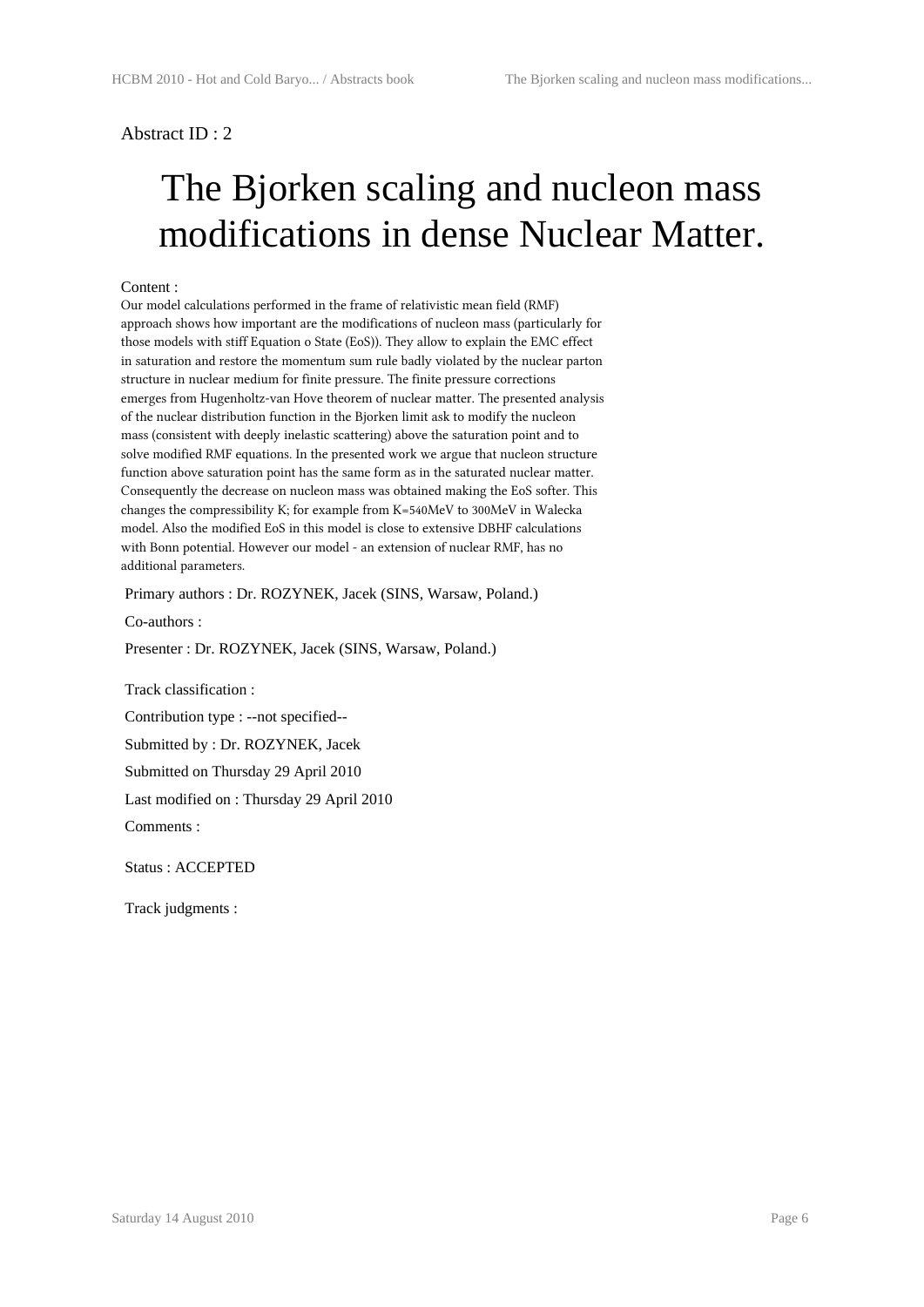## Nonextensive critical effects in relativistic nuclear mean field models

#### Content :

The critical phenomena in strongly interaction matter are generally investigated using the mean-field model and are characterized by well defined critical exponents. However, such models provide only average properties of the corresponding order parameters and neglect altogether their possible fluctuations. Also the possible long range effect are neglected in the mean field approach. Here we investigate the critical behavior in the nonextensive version of the Nambu–Jona-Lasinio model (NJL). It allows to account for such effects in a phenomenological way by means of a single parameter q, the nonextensivity parameter. In particular, we show how the nonextensive statistics influence the region of the critical temperature and chemical potential in the NJL mean field approach.

 Primary authors : Prof. WILK, Grzegorz (The Andrzej Soltan Institute for Nuclear Studies) ; Dr. ROZYNEK, Jacek (The Andrzej Soltan Institute for Nuclear Studies)

Co-authors :

Presenter : Prof. WILK, Grzegorz (The Andrzej Soltan Institute for Nuclear Studies)

Track classification :

Contribution type : --not specified--

Submitted by : Prof. WILK, Grzegorz

Submitted on Thursday 29 April 2010

Last modified on : Thursday 29 April 2010

Comments :

Status : ACCEPTED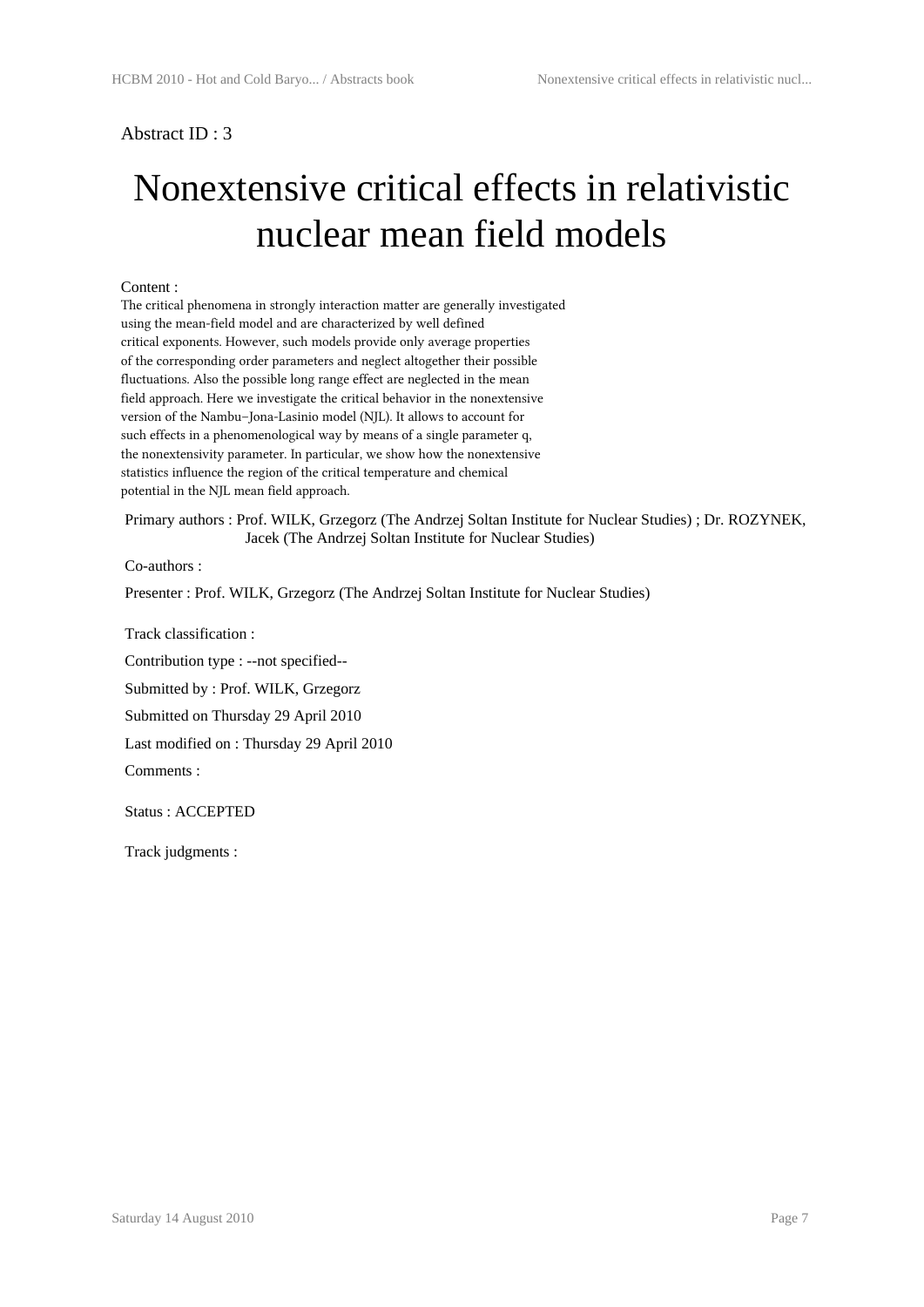## Meson fluctuations and thermodynamics of the Polyakov loop extended quark-meson model.

#### Content :

Thermodynamics and the phase structure of the Polyakov loop-extended two flavor chiral quark-meson model (PQM) are explored. The analysis of the PQM model is based on the functional renormalization group (FRG) method. An appropriate truncation of the effective action with quarks coupled to background gluonic fields is introduced. Within this scheme, we derive the renormalization group flow equation for the scaledependent thermodynamic potential at finite temperature and density in the presence of a symmetry breaking external field. The influence of fluctuations and of the background gluon field on the properties of net-quark number density fluctuations and their higher moments is explored. We study the dependence of the kurtosis of quark number fluctuations on the pion mass and show that, in the presence of a symmetry breaking term, the fluctuations lead to a smoothing of observables near the crossover transition.

Primary authors : Dr. SKOKOV, Vladimir (GSI, Darmstadt, Germany)

Co-authors :

Presenter : Dr. SKOKOV, Vladimir (GSI, Darmstadt, Germany)

Track classification :

Contribution type : --not specified--

Submitted by : Dr. SKOKOV, Vladimir

Submitted on Friday 07 May 2010

Last modified on : Friday 07 May 2010

Comments :

Status : ACCEPTED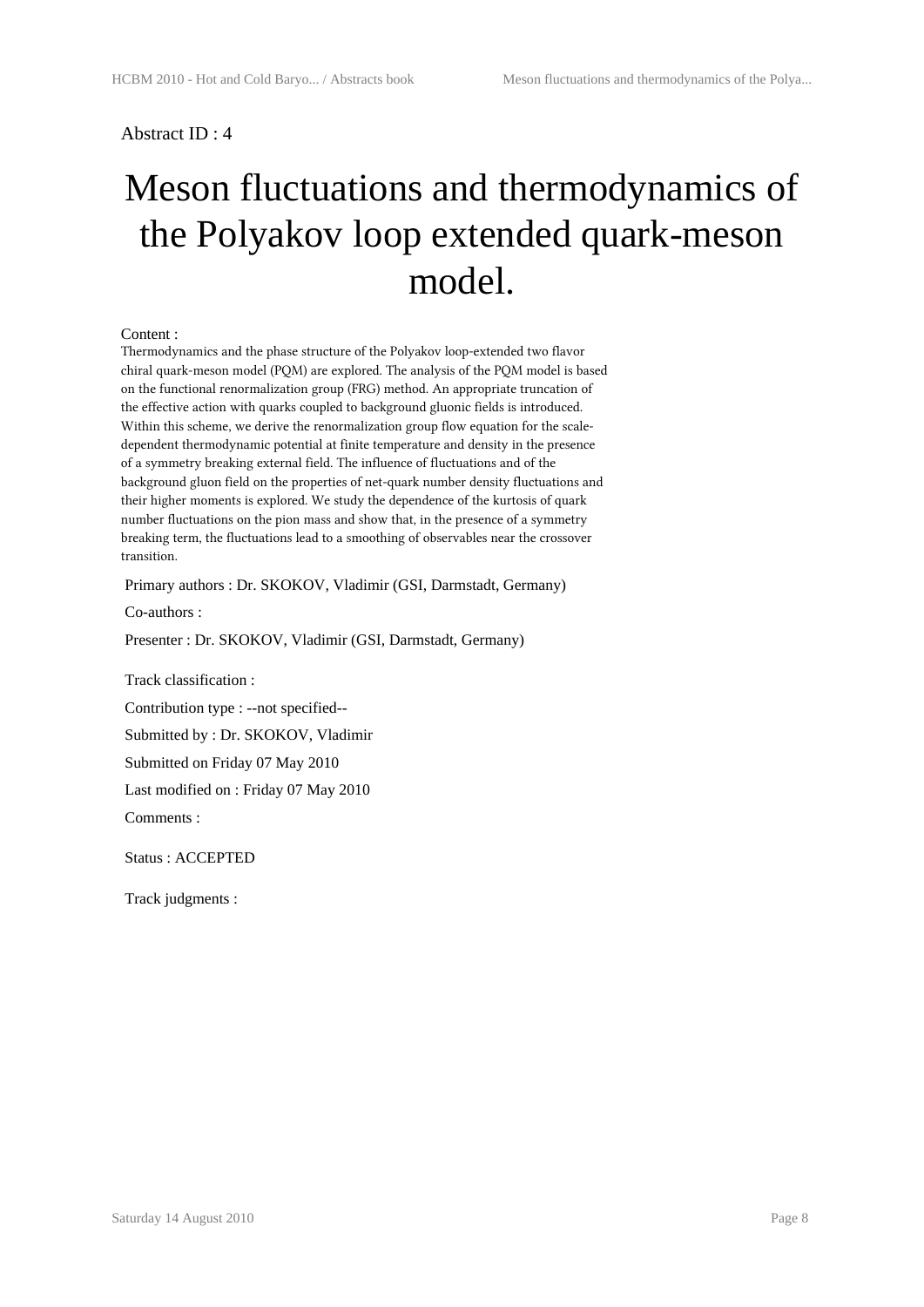## Collective flow and mach cones at RHIC

Content : tba Primary authors : Prof. GREINER, Carsten (University of Frankfurt) Co-authors : Presenter : Prof. GREINER, Carsten (University of Frankfurt) Track classification : Contribution type : --not specified-- Submitted by : Prof. GREINER, Carsten Submitted on Wednesday 12 May 2010 Last modified on : Wednesday 12 May 2010 Comments : Status : ACCEPTED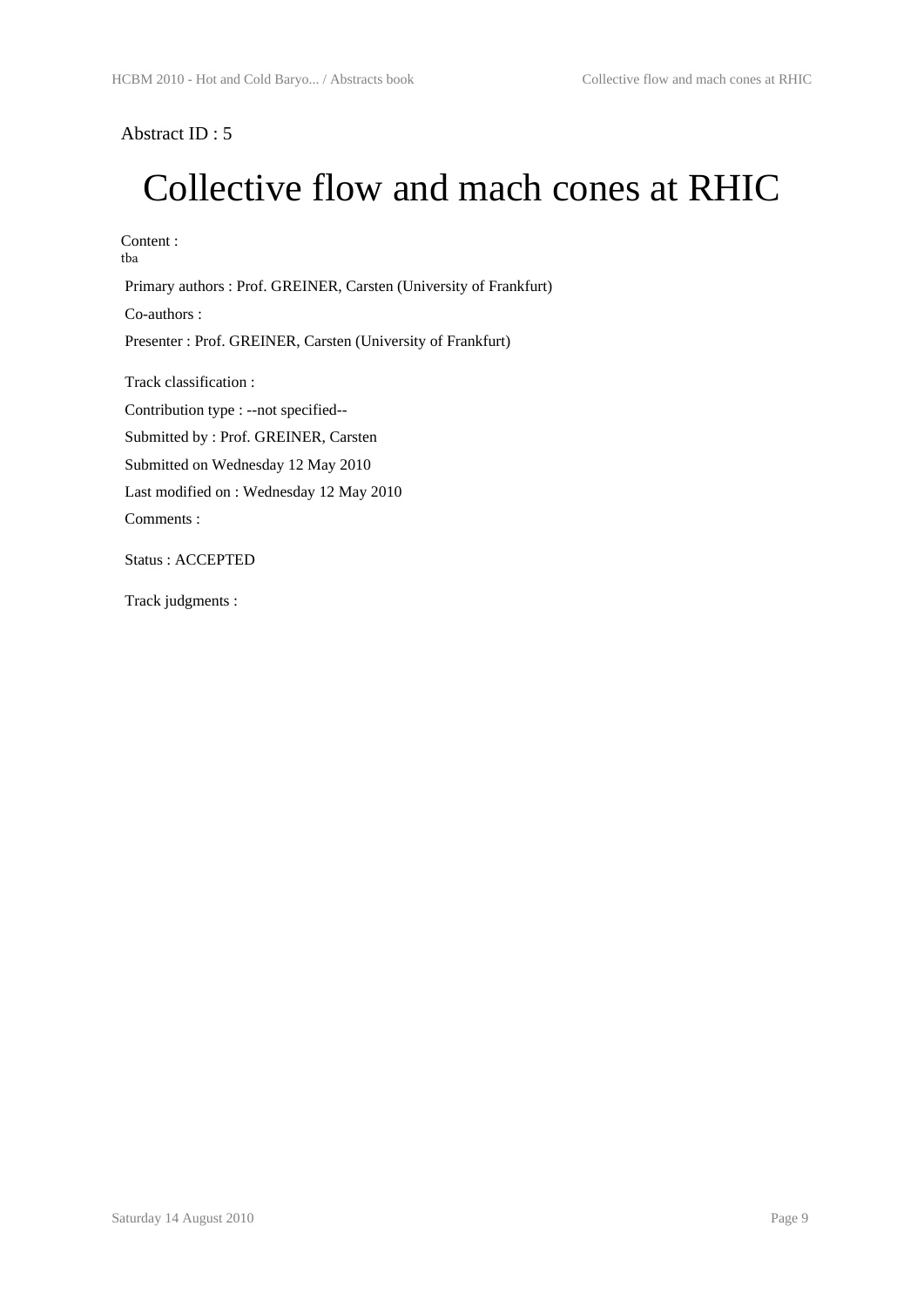## Flow-Driven Conical Emission in Ultrarelativistic Heavy-Ion Collisions

#### Content :

We use (3+1)-dimensional hydrodynamic simulations to describe the propagation of a jet through an opaque medium and to investigate the underlying jet-medium interactions. The impact of different energy and momentum loss scenarios, of different jet velocities, and system sizes are analyzed. We will discuss if the particle correlations measured at the Relativistic Heavy Ion Collider (RHIC) which show a conical shape are a clear signal for the creation of a Mach cone. It is demonstrated that radial expansion as well as the use of full hydrodynamics introduces important corrections to the structures seen in the linearized description.

Primary authors : Dr. BETZ, Barbara (Columbia University)

Co-authors :

Presenter : Dr. BETZ, Barbara (Columbia University)

Track classification :

 Contribution type : --not specified-- Submitted by : Dr. BETZ, Barbara Submitted on Friday 28 May 2010 Last modified on : Friday 28 May 2010 Comments :

Status : ACCEPTED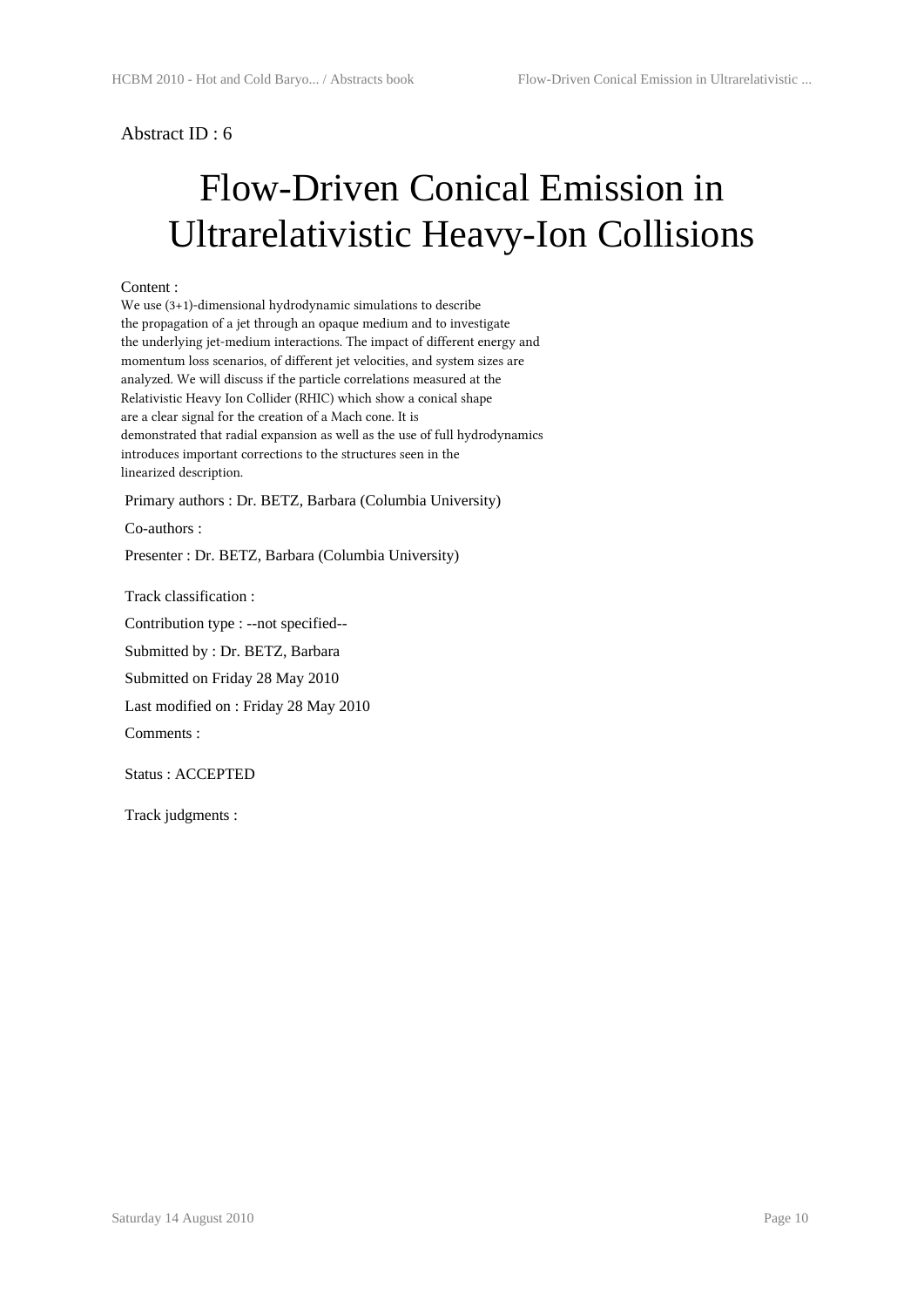## Critical opalescence - an optical signature of the QCD critical point

#### Content :

Four possible scenarios are considered for a transition from a quark-gluon matter to hadronic matter, and their corresponding correlation signatures are discussed. Four criteria are highlighted for a definitive experimental search for a QCD critical point. An old-new experimental measure, the optical opacity (or its inverse the nuclear attenuation length) is determined, in terms of a combination of nuclear suppression factors and a measurement of the relevant fireball length scales. Length scale estimates using either the Hanbury Brown -- Twiss radii or that of the initial nuclear geometry for measurements of optical opacity with respect to the reaction plane yield, somewhat surprizingly, nearly the same nuclear attenuation lenght in 0-5 % most central 200 GeV Au+Au collisions, corresponding to 2.9 \$\pm\$ 0.3 fm. The necessity and the possibility of measuring critical exponents is also discussed in the context of determination of the universality class of the QCD critical point. Critical opalescence is proposed to locate such a critical point on the QCD phase diagram, corresponding to a maximum of optical opacity in heavy ion experiments. These ideas will be discussed in the context of the current low energy scan program at RHIC and new possibilities at the upcoming FAIR facility.

Primary authors : Prof. CSöRGő, Tamás (MTA KFKI RMKI and Harvard University)

Co-authors :

Presenter : Prof. CSöRGő, Tamás (MTA KFKI RMKI and Harvard University)

Track classification :

Contribution type : --not specified--

Submitted by : Prof. CSöRGő, Tamás

Submitted on Tuesday 01 June 2010

Last modified on : Tuesday 01 June 2010

Comments :

Status : ACCEPTED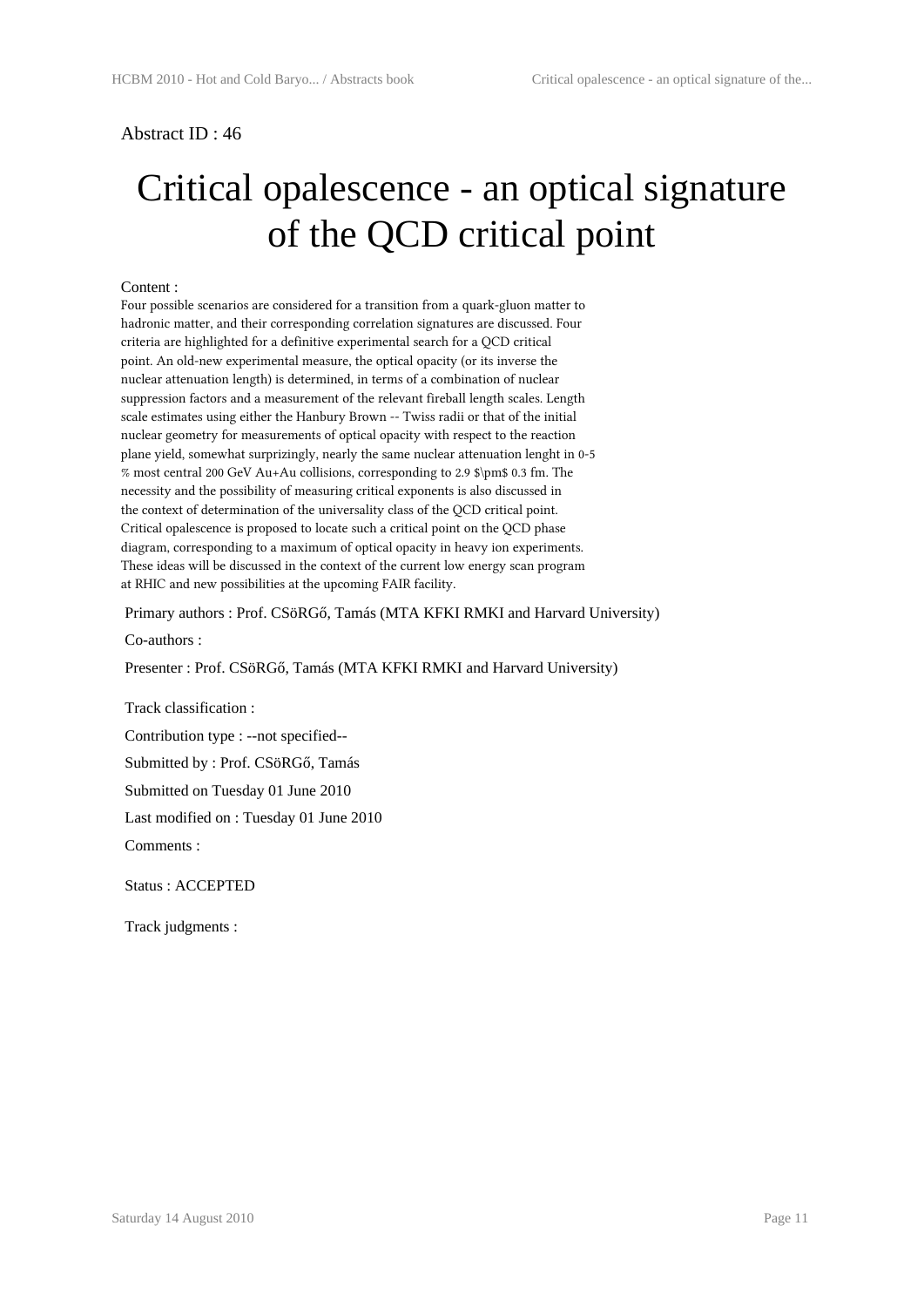## Hybrid approaches to heavy ion collisions and future perspectives

#### Content :

We discuss recent developments in the area of hybrid approaches to the simulation of heavy ion reactions at relativistic energies. Focus will be on the exploration of different equations of state and potential signature of the QGP. The talk will also address some open questions for future developments, like multi-particle interactions and hadronisation.

Primary authors : Prof. BLEICHER, Marcus (FIAS, University of Frankfurt)

Co-authors :

Presenter : Prof. BLEICHER, Marcus (FIAS, University of Frankfurt)

Track classification :

Contribution type : --not specified--

Submitted by : Prof. BLEICHER, Marcus

Submitted on Monday 21 June 2010

Last modified on : Monday 21 June 2010

Comments :

Status : ACCEPTED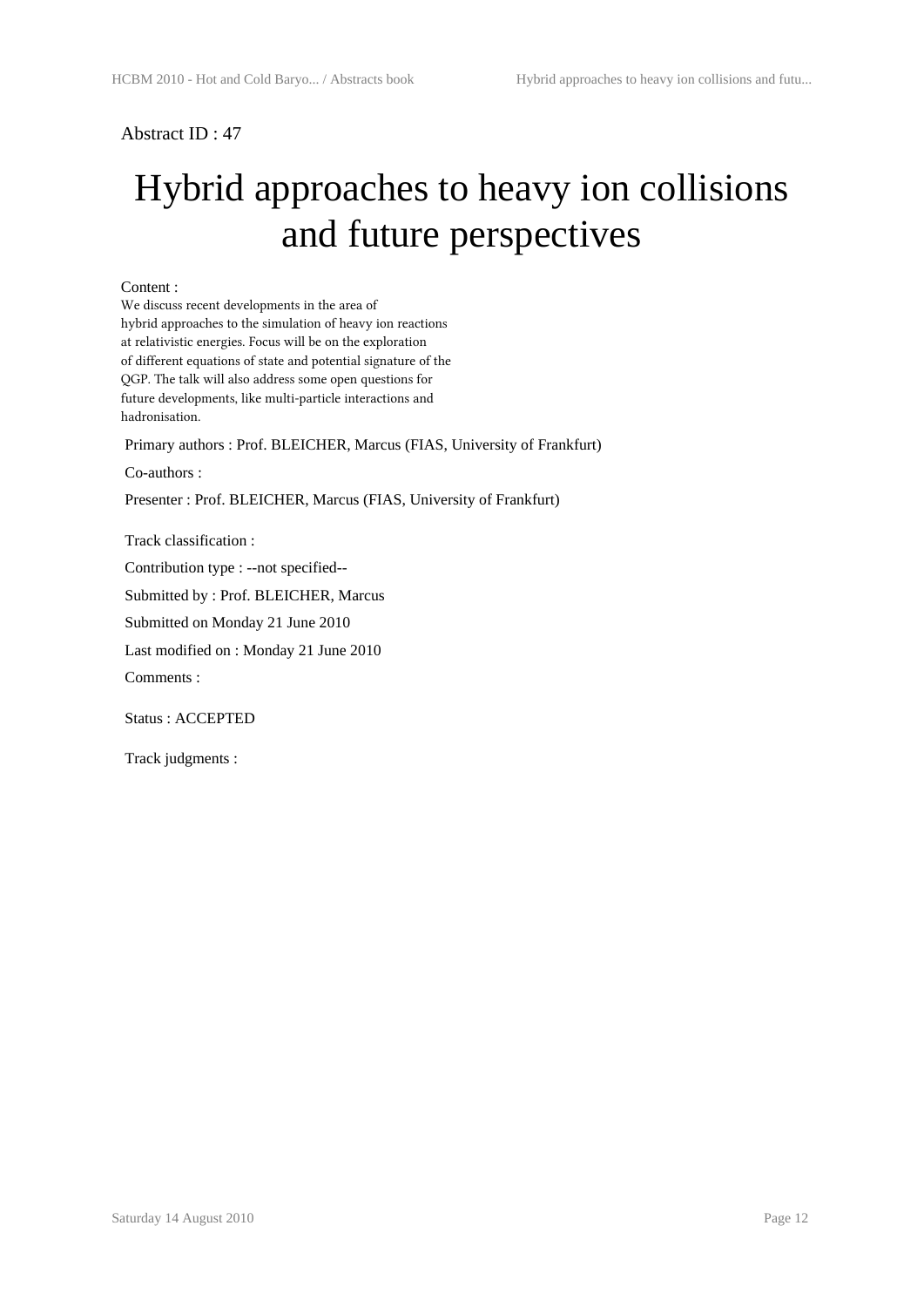## The Compressed Baryonic Matter experiment at FAIR

#### Content :

The Compressed Baryonic Matter (CBM) experiment [1] is being planned at the international research center FAIR [2], under realization next to the GSI laboratory in Darmstadt, Germany. Its physics programme addresses the QCD phase diagram in the region of highest net baryon densities. Of particular interest are the expected first order phase transition from partonic to hadronic matter, ending in a critical point, and modifications of hadron properties in the dense medium as a signal of chiral symmetry restoration.

Laid out as a fixed-target experiment at the double-ring synchrotrons SIS-100/300, providing magnetic bending power of 100 and 300 T/m, the CBM detector will record both proton-nucleus and nucleus-nucleus collisions at beam energies up to 45A GeV. Hadronic, leptonic and photonic observables have to be measured with large acceptance. The nuclear interaction rates will reach up to 10 MHz to measure extremely rare probes like charm near threshold. Two versions of the experiment are being studied, optimized for either electron-hadron or muon identification, combined with silicon detector based charged-particle tracking and micro-vertex detection. The research programme will start at SIS-100 with ion beams between 2 and 11A GeV, and protons up to energies of 29 GeV using the HADES detector and an initial configuration of the CBM experiment.

The CBM physics requires the development of novel detector systems, trigger and data acquisition concepts as well as innovative real-time reconstruction techniques. Progress with feasibility studies of the CBM experiment and the development of its detector systems will be discussed.

[1] www-cbm.gsi.de

[2] www.gsi.de/fair/

Primary authors : Dr. HEUSER, Johann M. (GSI Helmholtz Center for Heavy Ion Research GmbH)

Co-authors :

Presenter : Dr. HEUSER, Johann M. (GSI Helmholtz Center for Heavy Ion Research GmbH)

Track classification :

Contribution type : --not specified--

Submitted by : Dr. HEUSER, Johann M.

Submitted on Monday 21 June 2010

Last modified on : Monday 21 June 2010

Comments :

for the CBM Collaboration

Status : ACCEPTED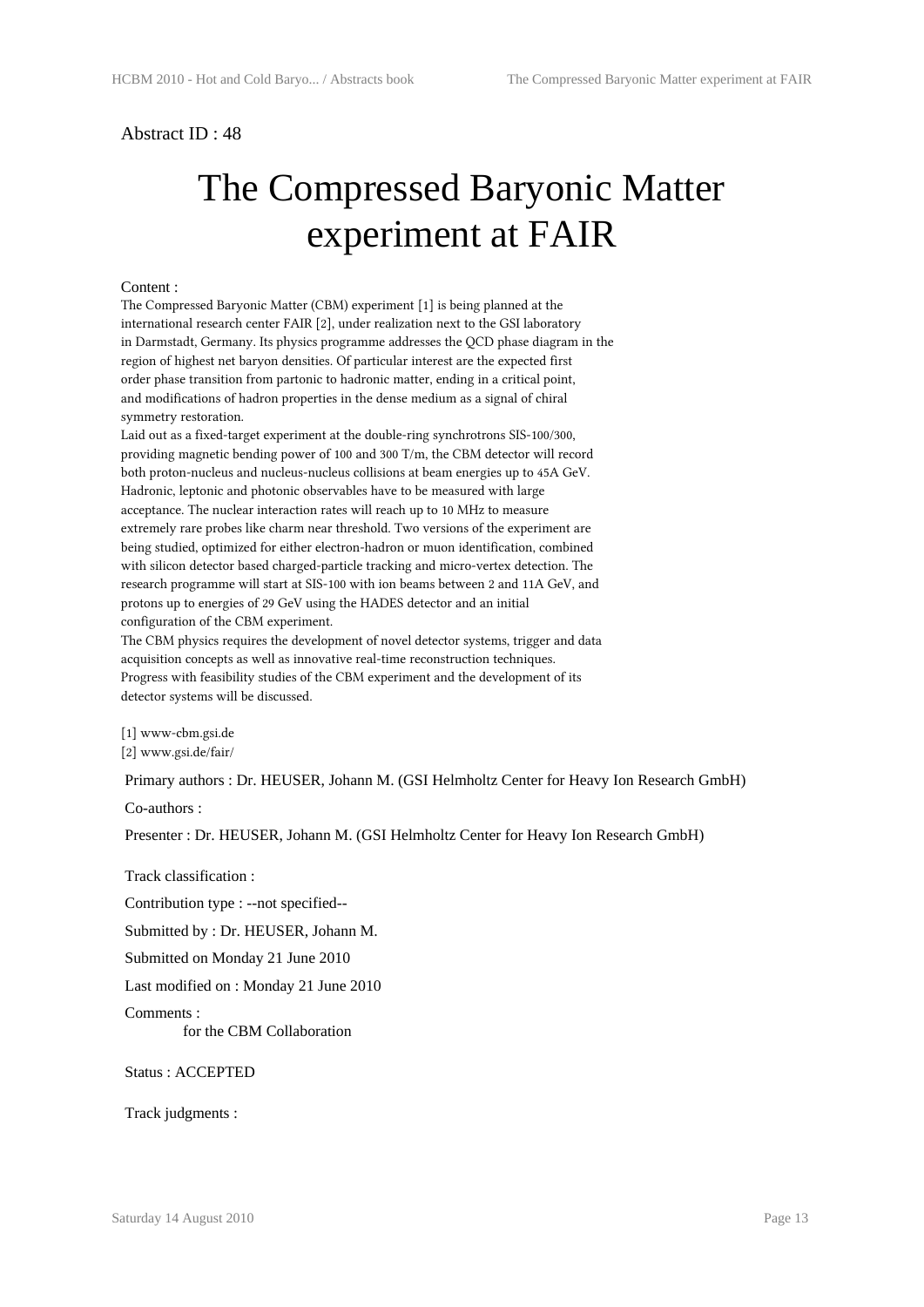## Multi-particle interactions within UrQMD

#### Content :

A mechanism for locally density-dependent dynamic parton rearrangement and fusion has been implemented into the Ultra-relativistic Quantum Molecular Dynamics (UrQMD) approach. The same mechanism has been previously built in the Quark Gluon String Model (QGSM). This rearrangement and fusion approach based on parton coalescence ideas enables the description of multi-particle interactions, namely 3 -> 3 and 3 -> 2, between (pre-)hadronic states in addition to standard binary interactions. The UrQMD model (v2.3) extended by these additional processes allows to investigate implications of multi-particle interactions on the reaction dynamics of ultra-relativistic heavy-ion collisions. The mechanism, its implementation and first results of this investigation, e.g. implications on the kinetic equilibration and on measurable observables like spectra of final hadrons, will be presented and discussed.

Primary authors : Dr. BURAU, Gerhard (FIAS)

Co-authors :

Presenter : Dr. BURAU, Gerhard (FIAS)

Track classification :

Contribution type : --not specified--

Submitted by : Dr. BURAU, Gerhard

Submitted on Wednesday 23 June 2010

Last modified on : Wednesday 23 June 2010

Comments :

Status : ACCEPTED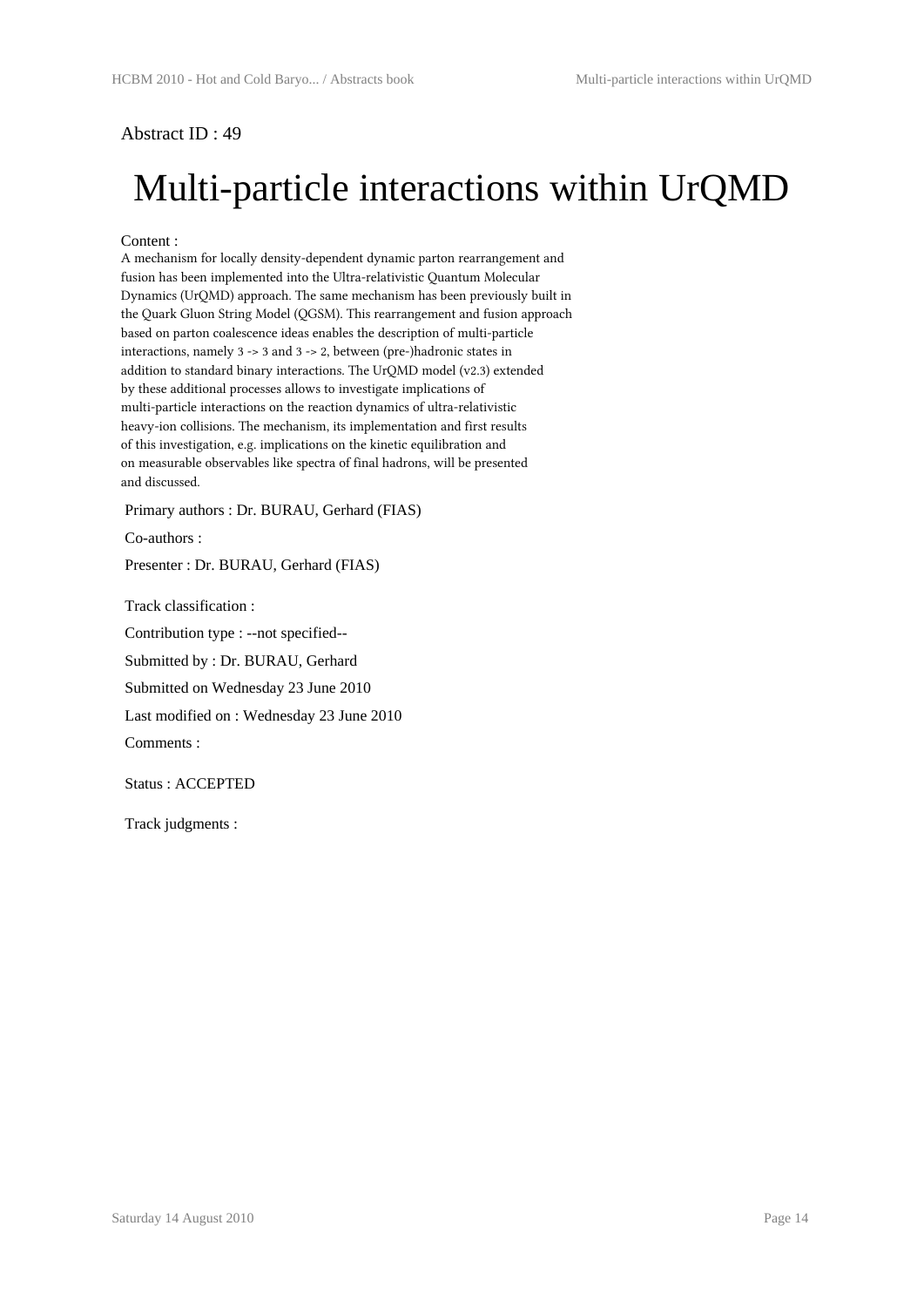## Absorption of phi mesons in proton-nucleus collisions

#### Content :

Recent experiments of the ANKE collaboration concerning the phi meson production in pA-reactions p (2.83 GeV) + C, Cu, Ag and Au are appropriate for the absorptive phi-N interaction within the trancparency ratio. With the aim of analyzing the amount of phi absorption we applied our well confirmed transport model of Boltzmann-Ühling-Uhlenbeck (BUU) type on this scenario. The results seem to point to an absorption cross section of 18 \pm 3 mb only when accounting for secundary phi production processes as well as isospin asymmetry and ANKE acceptance conditions.

 Primary authors : Mr. SCHADE, Henry (FZD) Co-authors : Prof. KäMPFER, Burkhard (FZD) Presenter : Mr. SCHADE, Henry (FZD)

 Track classification : Contribution type : --not specified-- Submitted by : Mr. SCHADE, Henry Submitted on Wednesday 07 July 2010 Last modified on : Wednesday 07 July 2010 Comments :

Status : ACCEPTED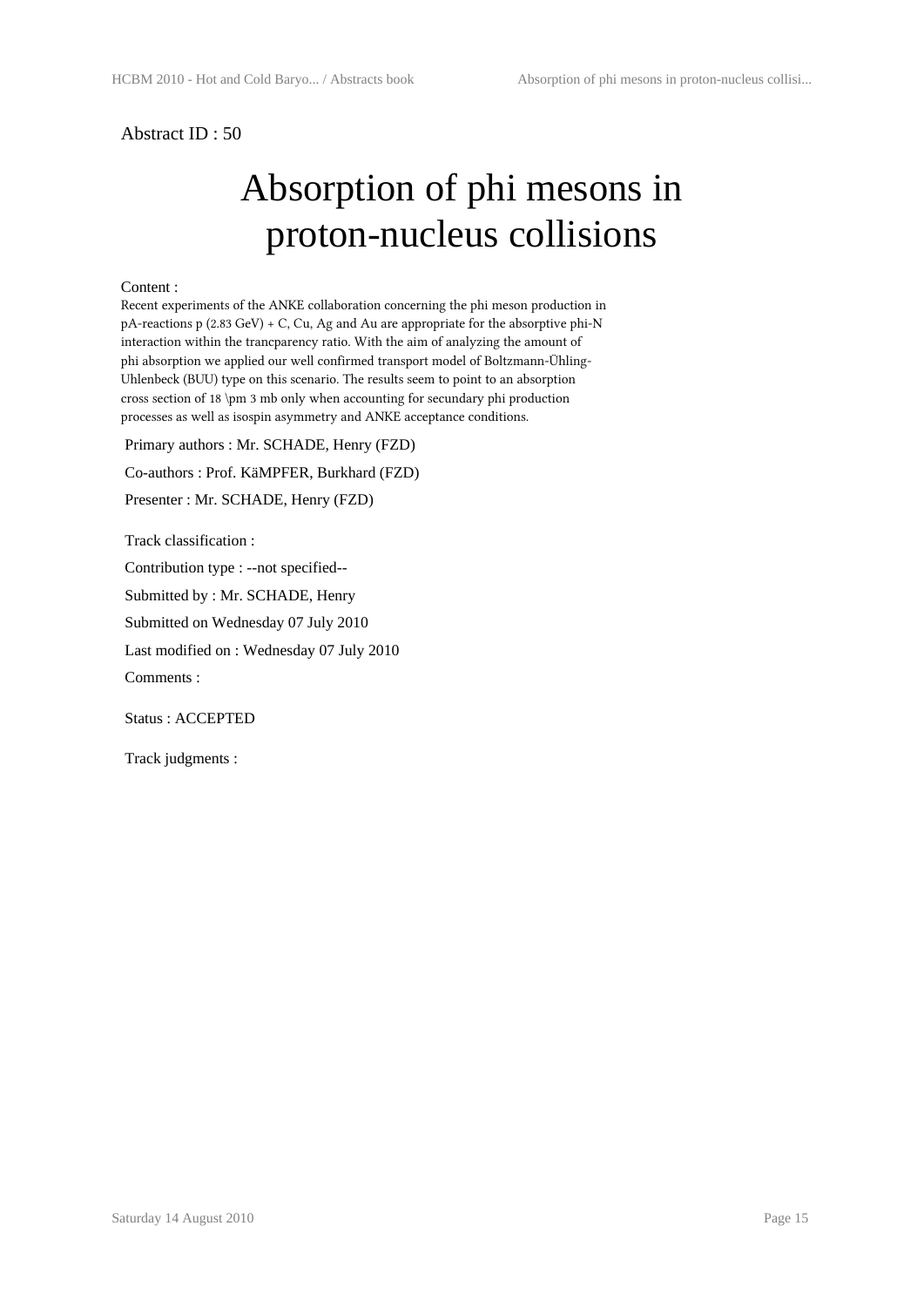## Cold quark stars from hot lattice QCD

#### Content :

Based on a quasiparticle model for \beta stable and electrically neutral deconfined matter we address the possibility of pure quark stars. The model is adjusted to recent hot lattice QCD results for 2+1 flavors with almost physical quark masses. Using stability and binding arguments general statements can be made concerning the existence of such compact stellar objects.

 Primary authors : Mr. SCHULZE, Robert (Forschungszentrum Dresden-Rossendorf) Co-authors : Mr. KäMPFER, Burkhard (Forschungszentrum Dresden-Rossendorf) Presenter : Mr. SCHULZE, Robert (Forschungszentrum Dresden-Rossendorf)

Track classification :

Contribution type : --not specified--

Submitted by : Mr. SCHULZE, Robert

Submitted on Wednesday 07 July 2010

Last modified on : Wednesday 07 July 2010

Comments :

Status : ACCEPTED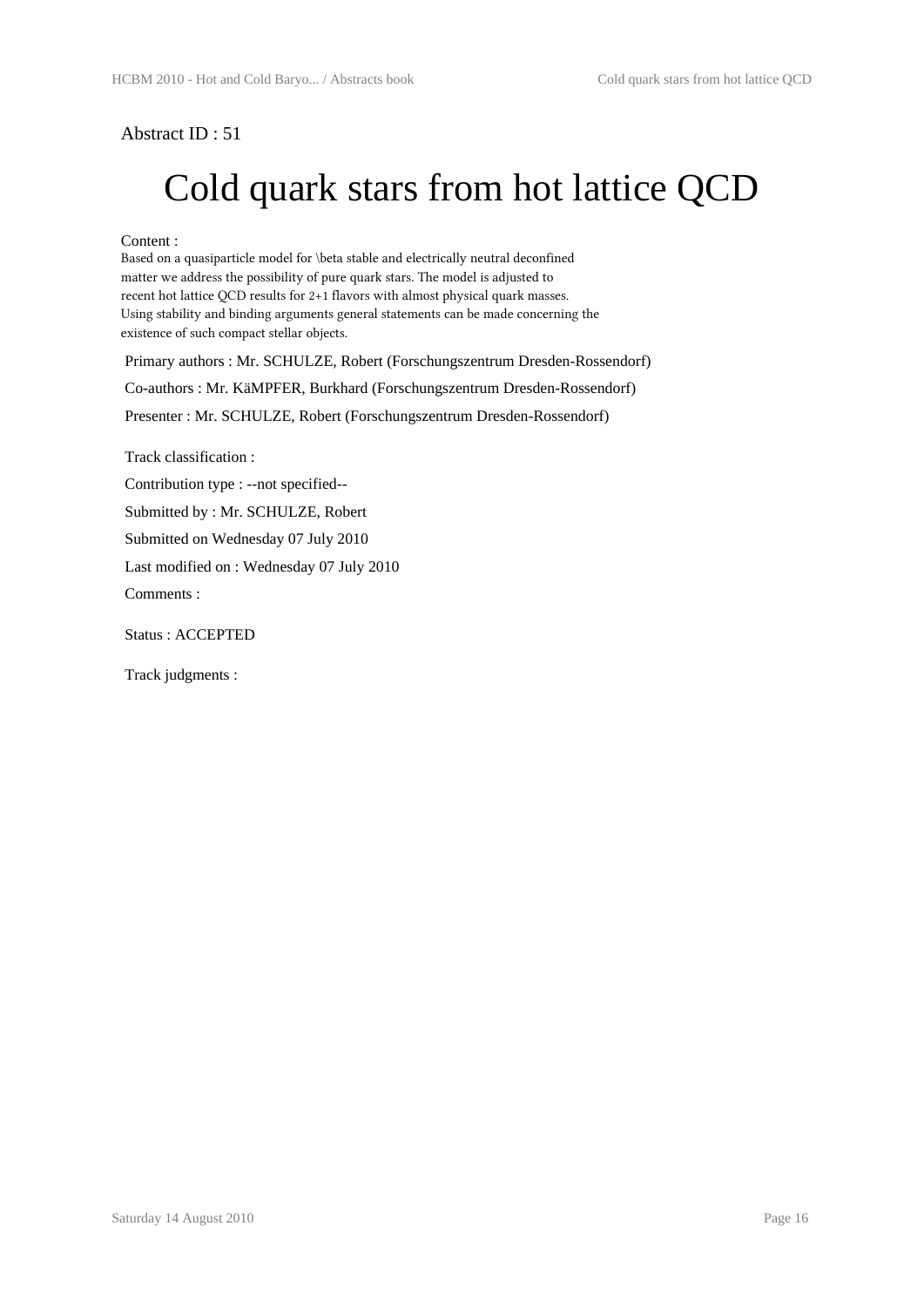## Influence of the Polyakov loop on the chiral phase transition in the two flavor chiral quark model

#### Content :

The chiral quark model consisting of the sigma and pion mesons and the constituent quarks propagating on the constant background of a temporal gauge field is solved at finite temperature and baryon chemical potential. Using an expansion in the number of flavors, both the chiral limit and the case with physical pion mass are studied. The location of the critical end point in the mu-T plane is determined using a tree-level fermion propagator and several approximations to the pion propagator.

 Primary authors : Dr. SZEP, Zsolt (Statistical and Biological Physics Research Group of the Hungarian Academy of Sciences)

Co-authors : MARKó, Gergely (Department of Atomic Physics, Eötvös University)

 Presenter : Dr. SZEP, Zsolt (Statistical and Biological Physics Research Group of the Hungarian Academy of Sciences)

Track classification :

Contribution type : --not specified--

Submitted by : Dr. SZEP, Zsolt

Submitted on Friday 09 July 2010

Last modified on : Friday 09 July 2010

Comments :

Status : ACCEPTED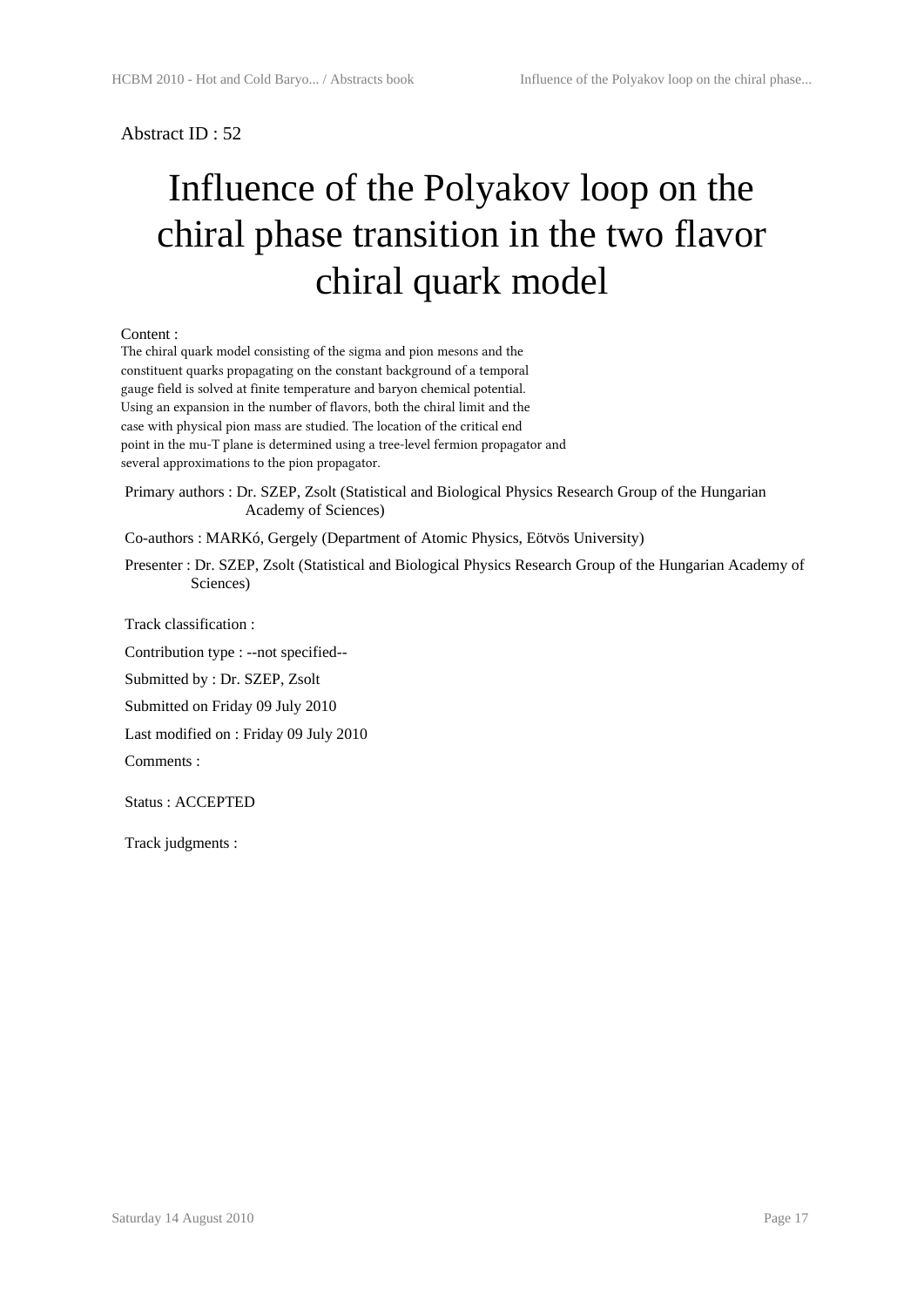## Study of particle production coming from quark and gluon jets in proton-proton collisions

#### Content :

The study of particle production inside jets makes it possible to address the fragmentation properties of the leading parton depending on its flavour. We investigate whether different fragmentation properties of quarks and gluons affect identified particle spectra.\\

We present a systematic study of \$K\$, \$p\$ and \$\pi\$ production at RHIC, Tevatron and LHC energies. Through the study of various event shapes we can directly access the fragmentation properties of quark and gluon jets. We present MC estimate for the contribution of quark and gluon jets to individual particle species spectra, that can be compared to experimental results and test our current knowledge of the physics behind particle production inside jets. Where possible, we cross-check our results with existing data and further extend the study to higher energies.

Primary authors : POCHYBOVA, Sona (MTA KFKI RMKI)

Co-authors :

Presenter : POCHYBOVA, Sona (MTA KFKI RMKI)

Track classification :

Contribution type : --not specified--

Submitted by : NO SURNAME, No Name

Submitted on Monday 19 July 2010

Last modified on : Monday 19 July 2010

Comments :

Status : ACCEPTED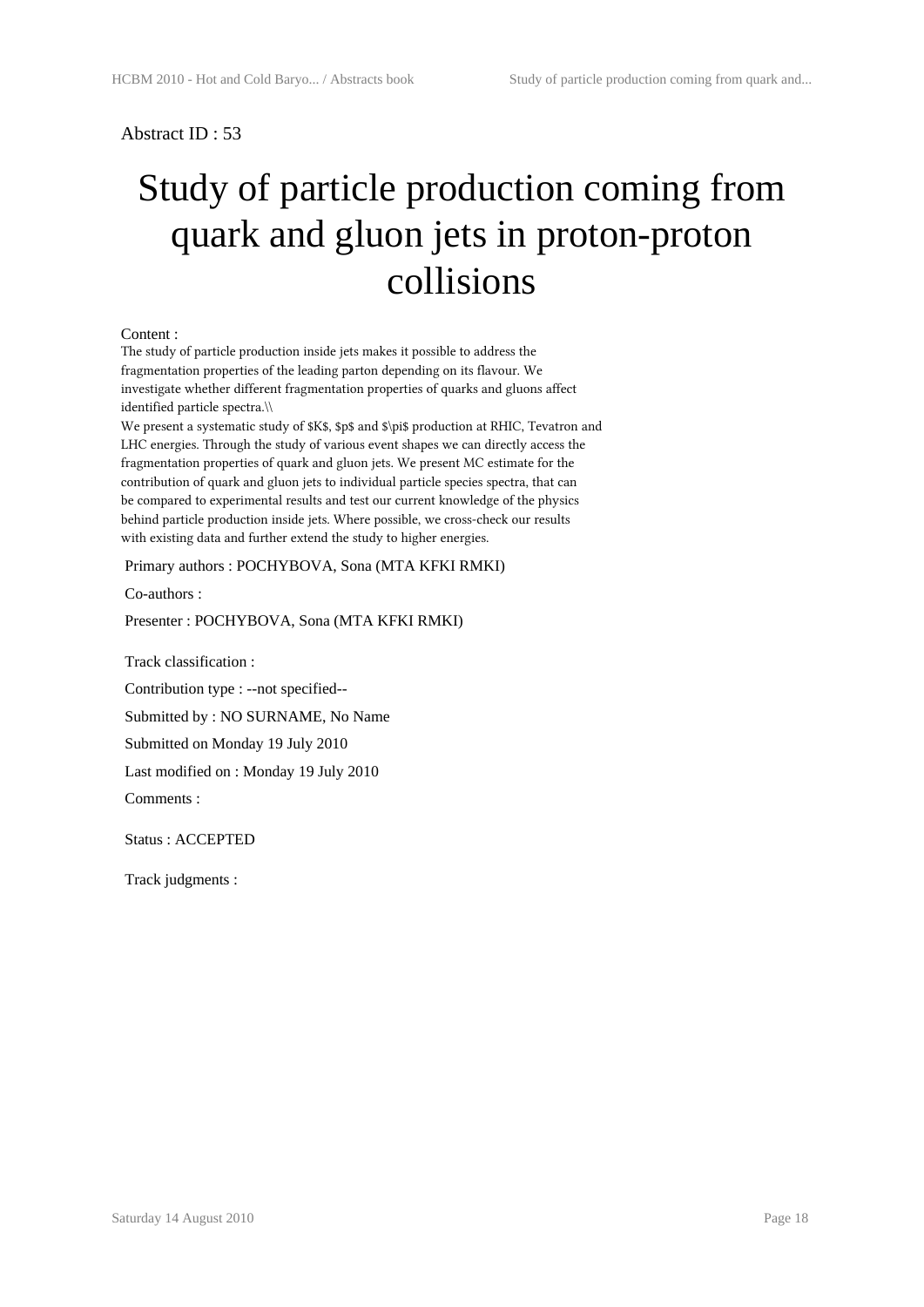## Second order dissipative fluid dynamics from kinetic theory

Content :

We present the derivation of the (second order) equations of relativistic dissipative fluid dynamics from kinetic theory using Grad's moment expansion and discuss its applicability in heavy-ion collisions.

Primary authors : Dr. MOLNAR, Etele (MTA KFKI RMKI)

Co-authors :

Presenter : Dr. MOLNAR, Etele (MTA KFKI RMKI)

Track classification :

Contribution type : --not specified--

Submitted by : Dr. MOLNAR, Etele

Submitted on Monday 19 July 2010

Last modified on : Monday 19 July 2010

Comments :

Status : ACCEPTED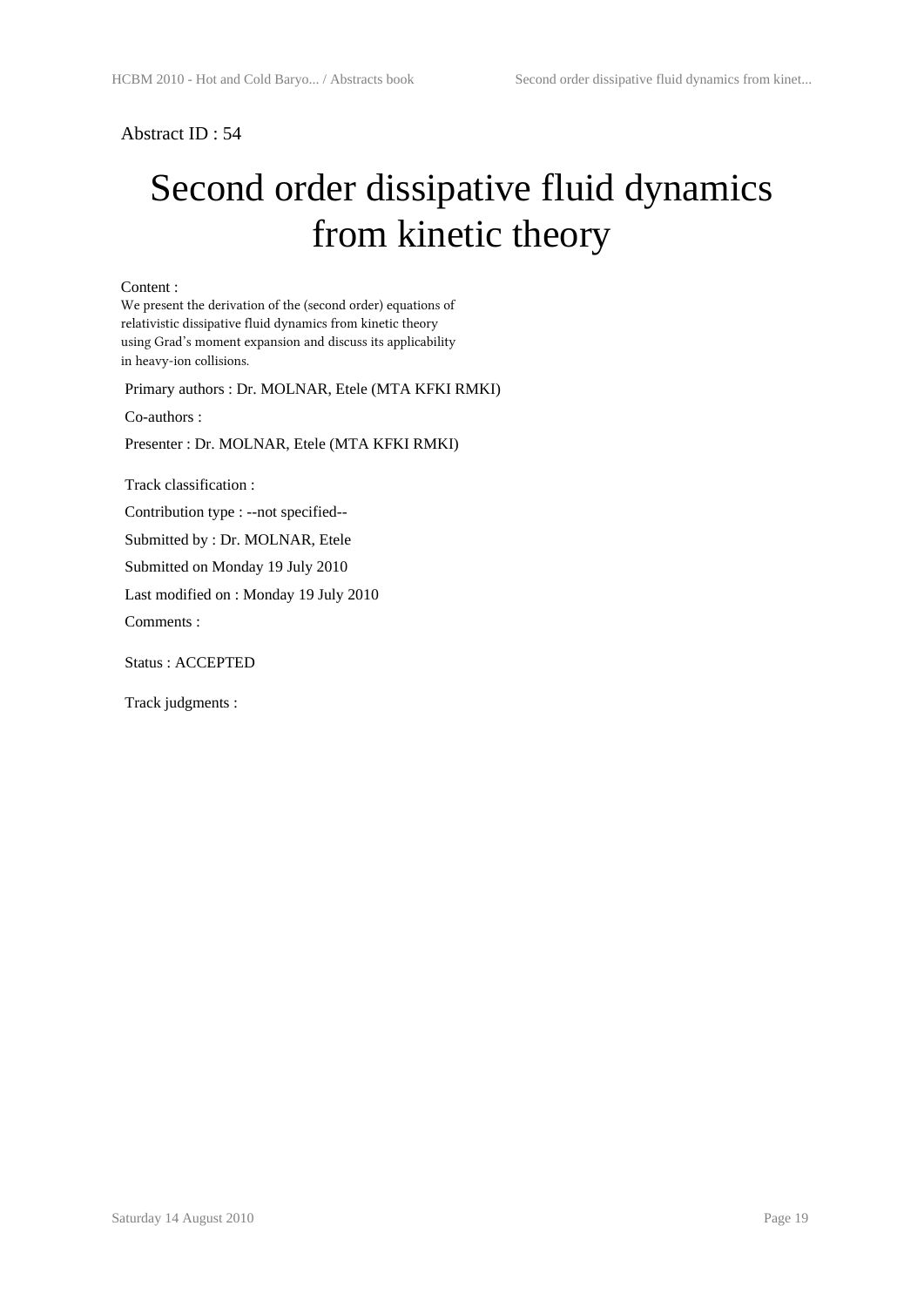## HBT radii from the UrQMD transport approach at different energies

#### Content :

We use the non-equilibrium transport approach Ultra-relativistic Quantum Molecular Dynamics (UrQMD) [1] to compute the dynamics of heavy ion collisions up to LHC energies. From this model we obtain directly the full phasespace distribution of all particles at the kinetic freeze out. By applying the Correlation After Burner (CRAB) [2] of Scott Pratt we extract the two-particle correlation function in threedimensions. Using a gaussian parametrization we get the Hanbury-Brown Twiss (HBT) radii from these correlation functions which can be interpreted in terms of the space-time extension [3] of the particle-emitting source. A comparison between the spatial distribution at freeze out and the results from the HBT analysis will be presented. Correlation functions and HBT radii for a broad energy range will be shown.

[1] S. A. Bass et al., Prog. Part. Nucl. Phys. 41 (1998) 225.

[2] S. Pratt, CRAB version 3, http://www.pa.msu.edu/\~{}pratts/

[3] S. Chapman et al., Phys. Rev. Lett. 74 (1995) 4400

#### Primary authors : Mr. GRäF, Gunnar (Frankfurt Institute for Advanced Studies (FIAS), University of Frankfurt)

Co-authors : BLEICHER, Marcus (FIAS, University of Frankfurt)

Presenter : Mr. GRäF, Gunnar (Frankfurt Institute for Advanced Studies (FIAS), University of Frankfurt)

Track classification :

Contribution type : --not specified--

Submitted by : Mr. GRäF, Gunnar

Submitted on Monday 19 July 2010

Last modified on : Monday 19 July 2010

Comments :

Status : ACCEPTED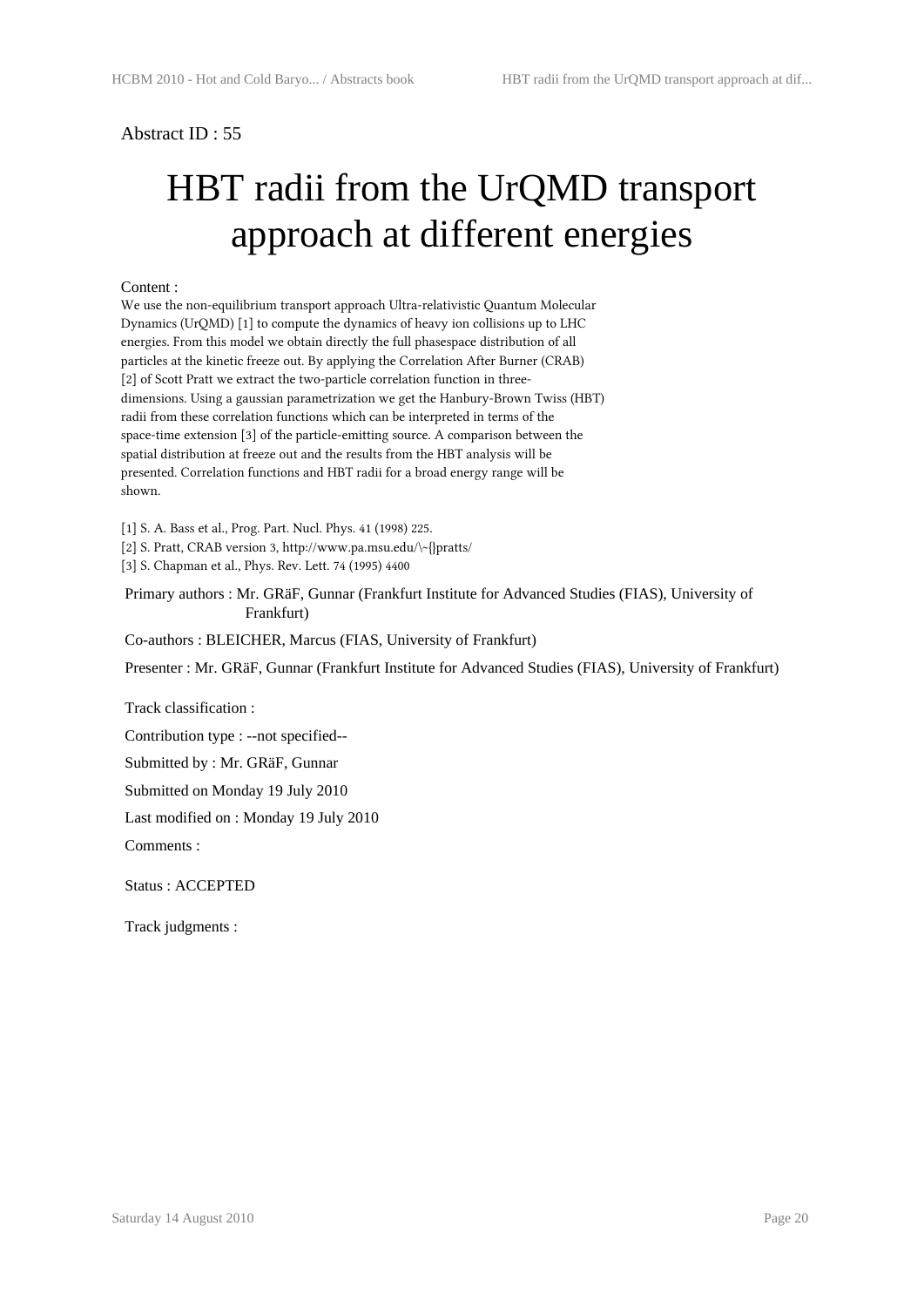## Measurements of hadron production at CMS

Content :

Measurements of hadron production in proton-proton collisions at sqrt(s) =  $0.9$ , 2.36 and 7 TeV, recorded with the CMS detector. To be extended.

Primary authors : Dr. SIKLéR, Ferenc (KFKI Research Institute for Particle and Nuclear Physics)

Co-authors :

Presenter : Dr. SIKLéR, Ferenc (KFKI Research Institute for Particle and Nuclear Physics)

Track classification :

Contribution type : --not specified--

Submitted by : Dr. SIKLéR, Ferenc

Submitted on Monday 19 July 2010

Last modified on : Monday 19 July 2010

Comments :

Status : ACCEPTED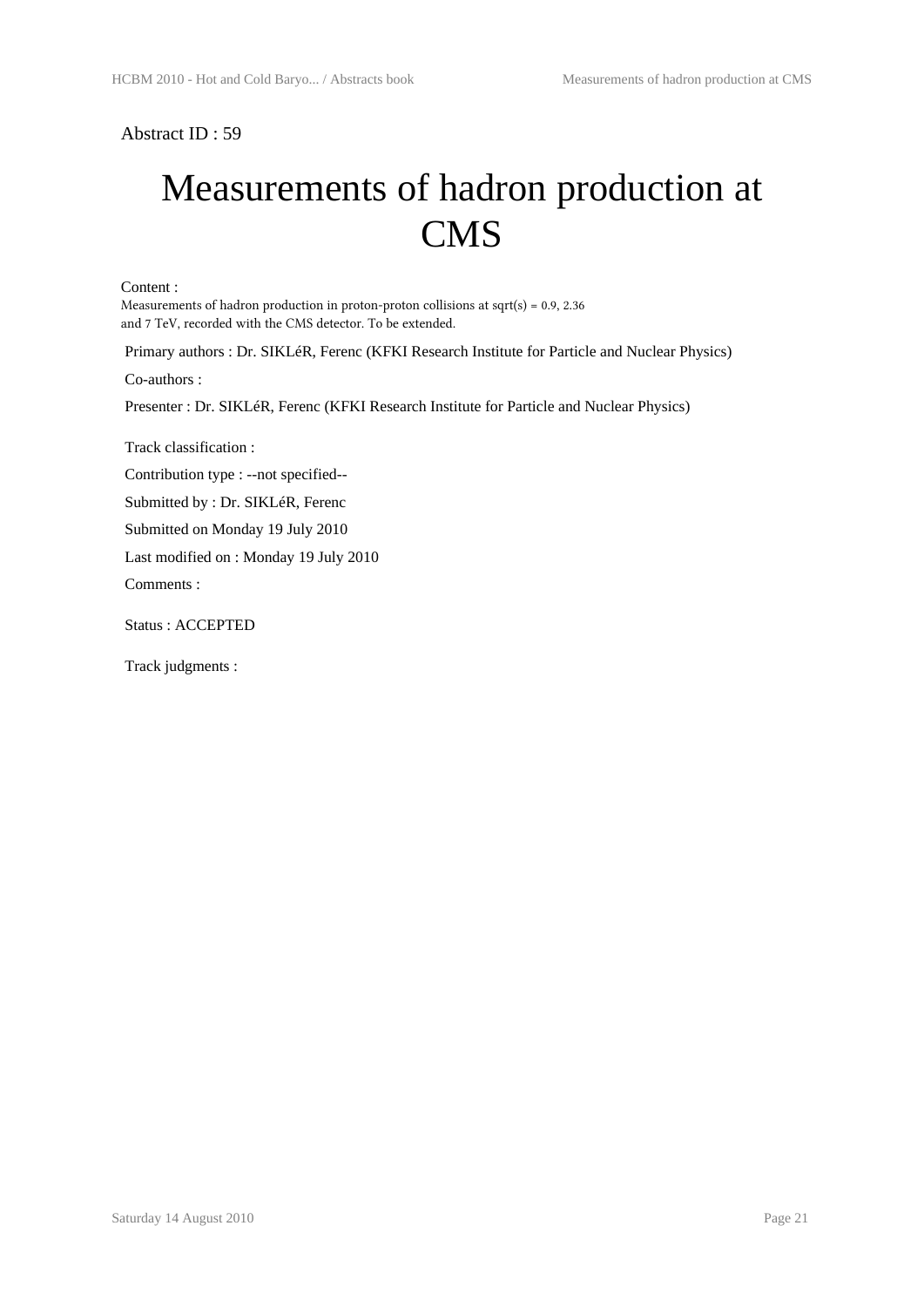## Quark Number Scaling in Fluid Dynamics and Hadronization via Quarkyonic Matter

#### Content :

The observed Constituent Quark Number Scaling of the flow parameter, v\_2, for different mesons and baryons is instinctively a proof for collective flow development in quark gluon plasma. Fluid dynamical models assuming phase and chemical equilibrium during all stages cannot account for the observed scaling, while hybrid models with recombination into hadrons can in a limited p\_t-range. However, the scaling with E\_t is not obvious to explain in this scenario either. We follow the rapid and simultaneous hadronization of QGP via Quarkyonic matter dynamically, where partons gain weight and the perturbative vacuum field disappear simultaneously. We show that this dynamical process influences influences the flow observables, and scaling studies may provide an insight into the features and dynamics of this intermediate phase between ideal QGP and Hadronic Matter.

Primary authors : Prof. CSERNAI, Laszlo P. (University of Bergen)

Co-authors :

Presenter : Prof. CSERNAI, Laszlo P. (University of Bergen)

Track classification :

 Contribution type : --not specified-- Submitted by : NO SURNAME, No Name Submitted on Monday 19 July 2010 Last modified on : Monday 19 July 2010 Comments :

Status : ACCEPTED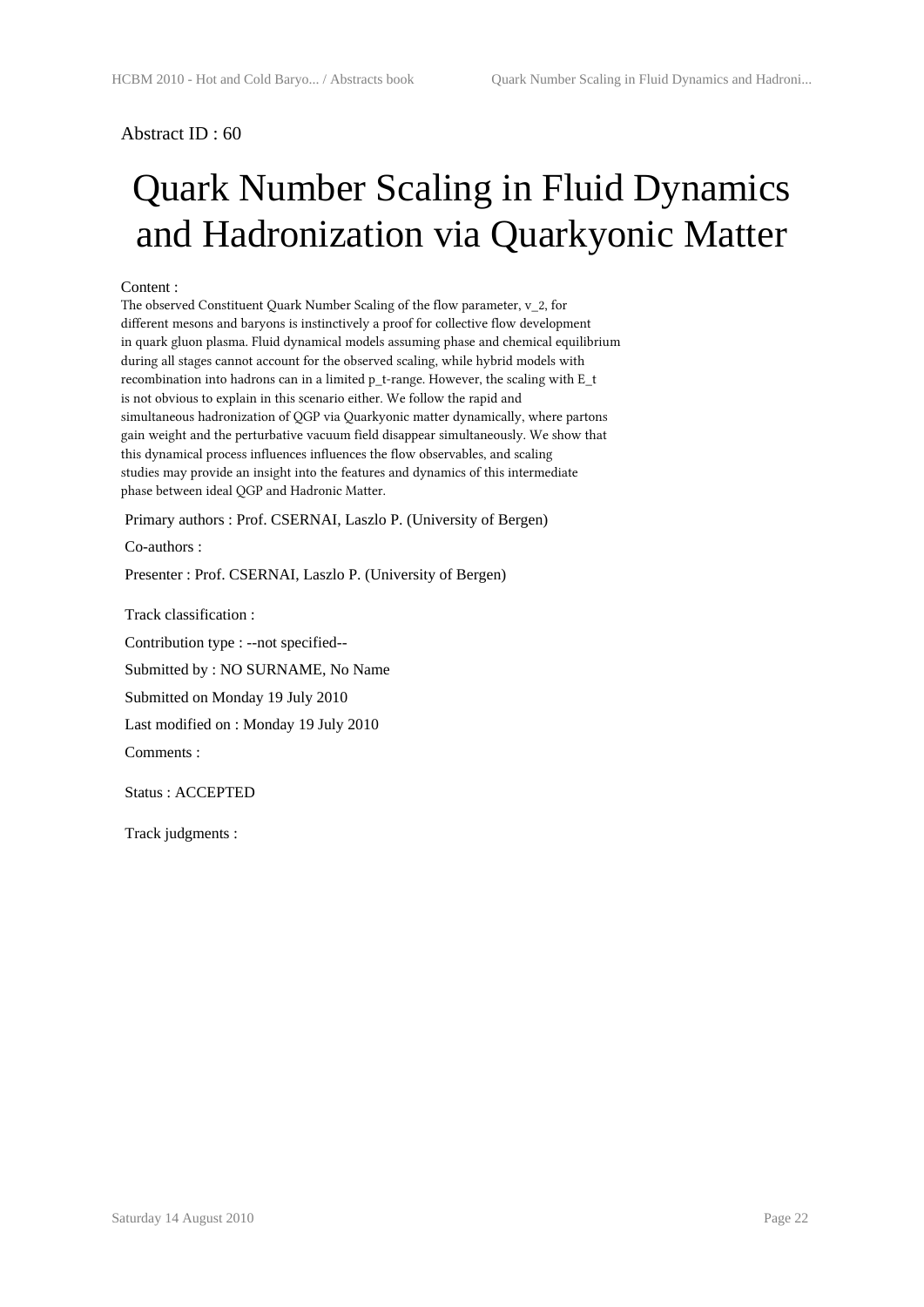## Energy and system-size dependence of the chiral magnetic effect

Content :

The energy dependence of the local CP violation in Au+Au and Cu+Cu collisions is estimated within a simple phenomenological model. Predictions for LHC and SPS energies are given. Evolution of the magnetic field in heavy-ion collisions is discussed also.

Primary authors : Prof. TONEEV, Viacheslav (Dubna, Joint Institute for Nuclear Research)

Co-authors :

Presenter : Prof. TONEEV, Viacheslav (Dubna, Joint Institute for Nuclear Research)

Track classification :

Contribution type : --not specified--

Submitted by : Prof. TONEEV, Viacheslav

Submitted on Wednesday 21 July 2010

Last modified on : Wednesday 21 July 2010

Comments :

Status : ACCEPTED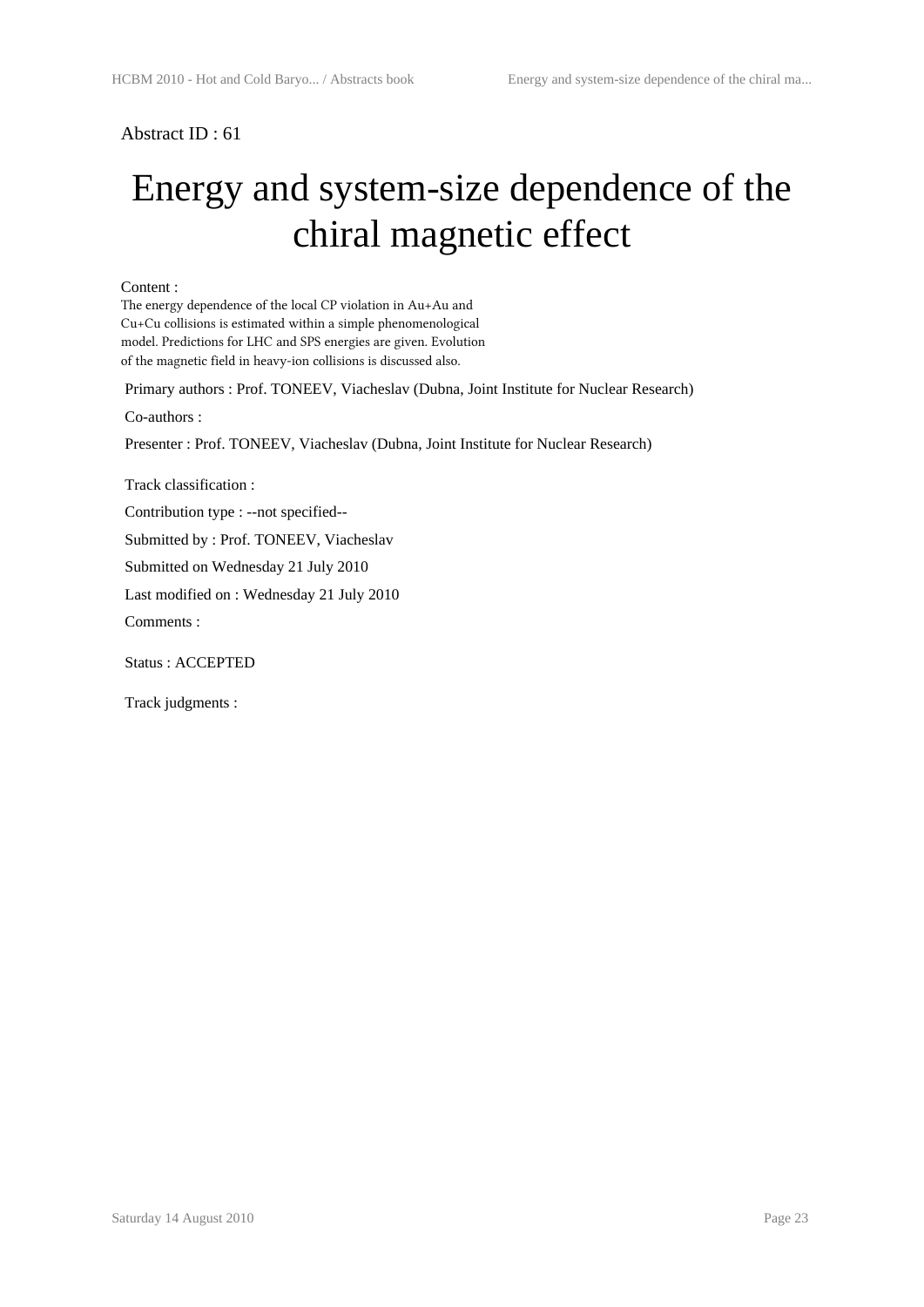## Interplay between chiral and deconfinement phase transition

#### Content :

The interplay between chiral restoration and deconfinement phase transition is discussed. In the Polyakov-loop NJL model, the relation between the two phase transitions is much parameter dependent, the chiral restoration can happen earlier or latter than the deconfinement phase transition, also the two phase transitions can coincide with each other. We use the dressed Polyakov loop as an equivalent order parameter of deconfinement phase transition, and investigate the chiral and deconfinement phase transitions in the NJL model as well as in the framework of DSE, and we find that in the case of first order and second order phase transitions, the chiral phase transition always coincide with deconfinement phase transition, and in the case of crossover, the chiral transition temperature is always smaller than that of the deconfinement. Our result agrees with the lattice result from Wuppetal-Budapest group.

Primary authors : Prof. HUANG, Mei (IHEP,CAS)

Co-authors :

Presenter : Prof. HUANG, Mei (IHEP,CAS)

Track classification :

 Contribution type : --not specified-- Submitted by : Prof. HUANG, Mei Submitted on Wednesday 21 July 2010 Last modified on : Wednesday 21 July 2010 Comments :

Status : ACCEPTED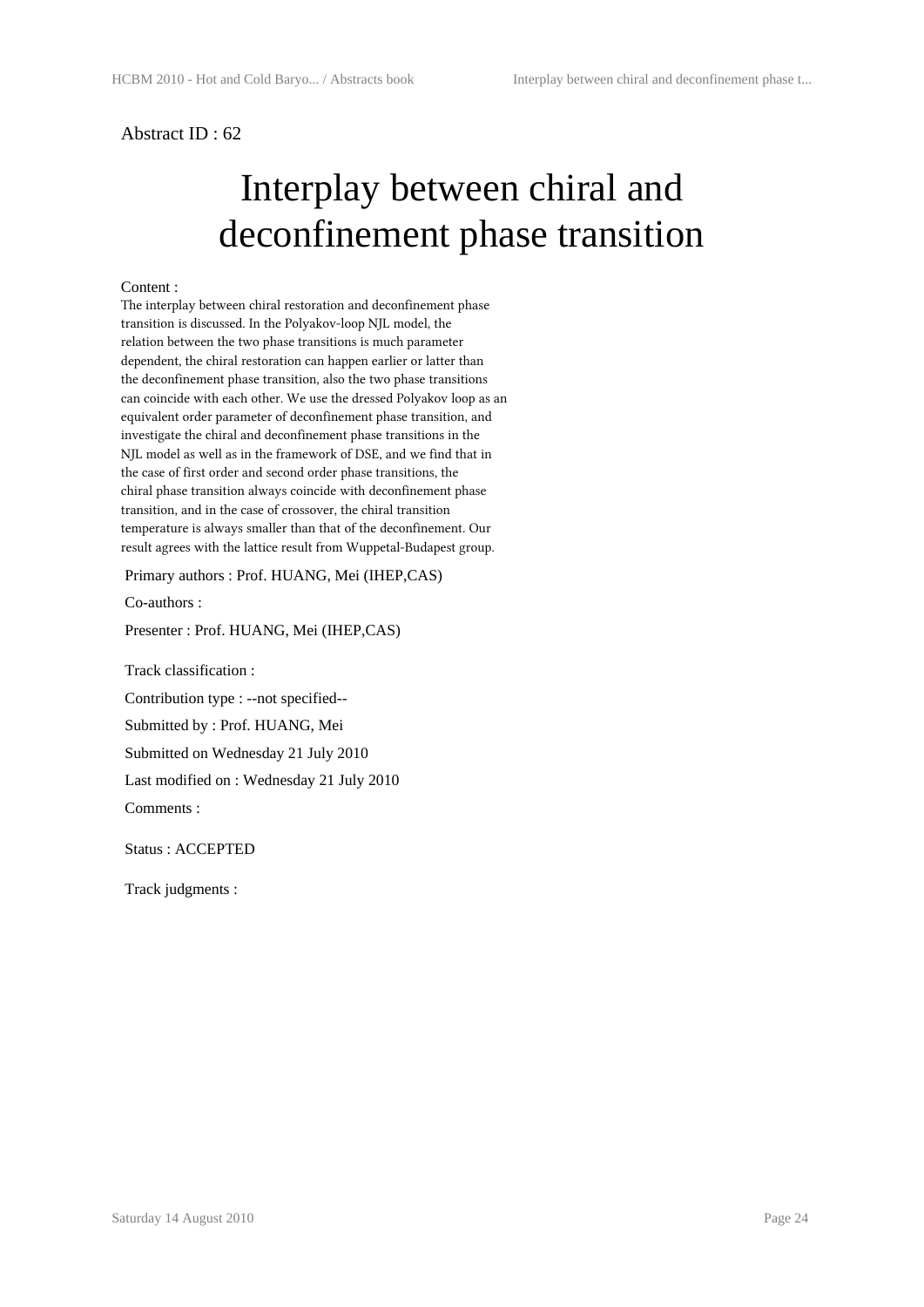## Hadron production in a parton cascade modell with non-additive energy composition

#### Content :

Identified particle spectra stemming from pp->hX and AA->hX reactions fit well to a cut-power law formula for various collision energies and wide transverse momentum range. This formula can be obtained as the equilibrium distribution of quasi particles having non-additive energy composition. Real nucleus collisions are however non-equilibrium processes. In this talk I discuss hadron production in a parton cascade modell with non-additive energy composition.

Primary authors : URMOSSY, Karoly (RMKI KFKI, ELTE)

Co-authors :

Presenter : URMOSSY, Karoly (RMKI KFKI, ELTE)

Track classification :

 Contribution type : --not specified-- Submitted by : URMOSSY, Karoly Submitted on Wednesday 21 July 2010 Last modified on : Wednesday 21 July 2010

Comments :

Status : ACCEPTED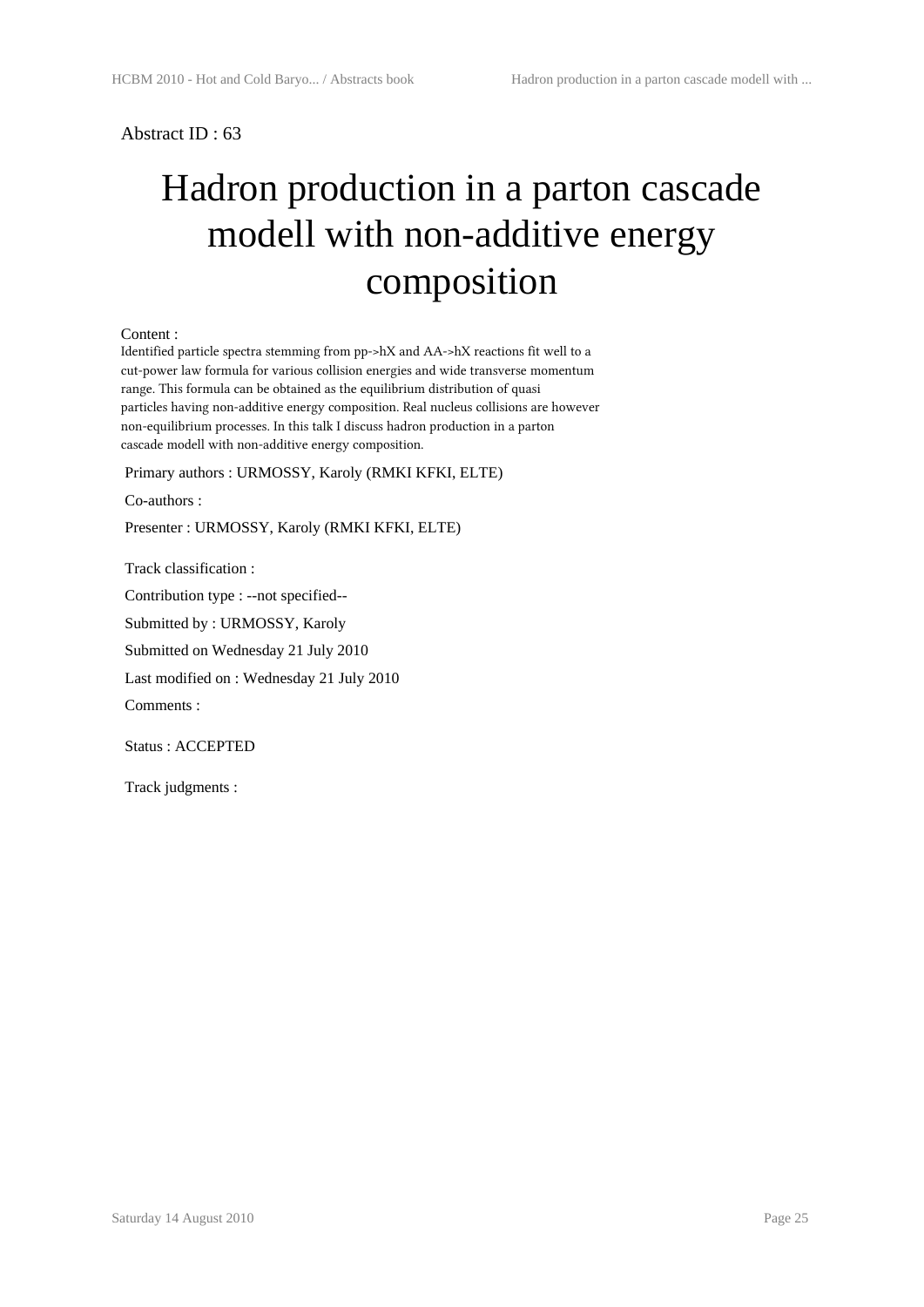### Towards Quantum Transport for Central Nuclear Reactions

#### Content :

Striving to develop a practical approach for nuclear collisions, based on nonequilibrium Green's functions, we start out by considering collisions of slabs in one dimension, within the mean-field approximation of the Green's-function method. In the latter case, the dynamics is self-consistently described in terms of a singleparticle density-matrix for the colliding system. We concentrate on two issues of importance for the practical reaction simulations: on limiting the amount of information followed when simulating a reaction and on preparing the initial state for a reaction within the same methodology as for simulations. Regarding the second issue, we demonstrate that the mean-field ground-state may be arrived at by adiabatically switching on the mean-field interactions. We hope to be able to do the same for correlated states. Regarding the first issue above, we show that far offdiagonal elements of the density matrix, in the spatial representation, may be suppressed without affecting the evolution close to diagonal of the matrix. Those far-away elements represent entangled wavefunctions of nucleons emerging from a reaction. The growth in redundancy of information, with the progress of a reaction, appears to be closely tied to the expansion of the system. The only aspect of the system, for which the far-away elements appear to be crucial, is the time-reversal symmetry. Within the Wigner representation, the discarding of far-away elements of the matrix is equivalent to momentum smoothing of the Wigner function for the reaction. The findings bode well for the possibility of carrying out full threedimensional calculations of collisions within the Green's function approach.

 Primary authors : Prof. DANIELEWICZ, Pawel (NSCL/Cyclotron Laboratory, Michigan State University) ; Dr. RIOS, Arnau (Department of Physics, University of Surrey)

Co-authors : Mr. BARKER, Brent (NSCL/Cyclotron Laboratory, Michigan State University)

Presenter : Prof. DANIELEWICZ, Pawel (NSCL/Cyclotron Laboratory, Michigan State University)

Track classification :

Contribution type : --not specified--

Submitted by : Prof. DANIELEWICZ, Pawel

Submitted on Wednesday 21 July 2010

Last modified on : Wednesday 21 July 2010

Comments :

Status : ACCEPTED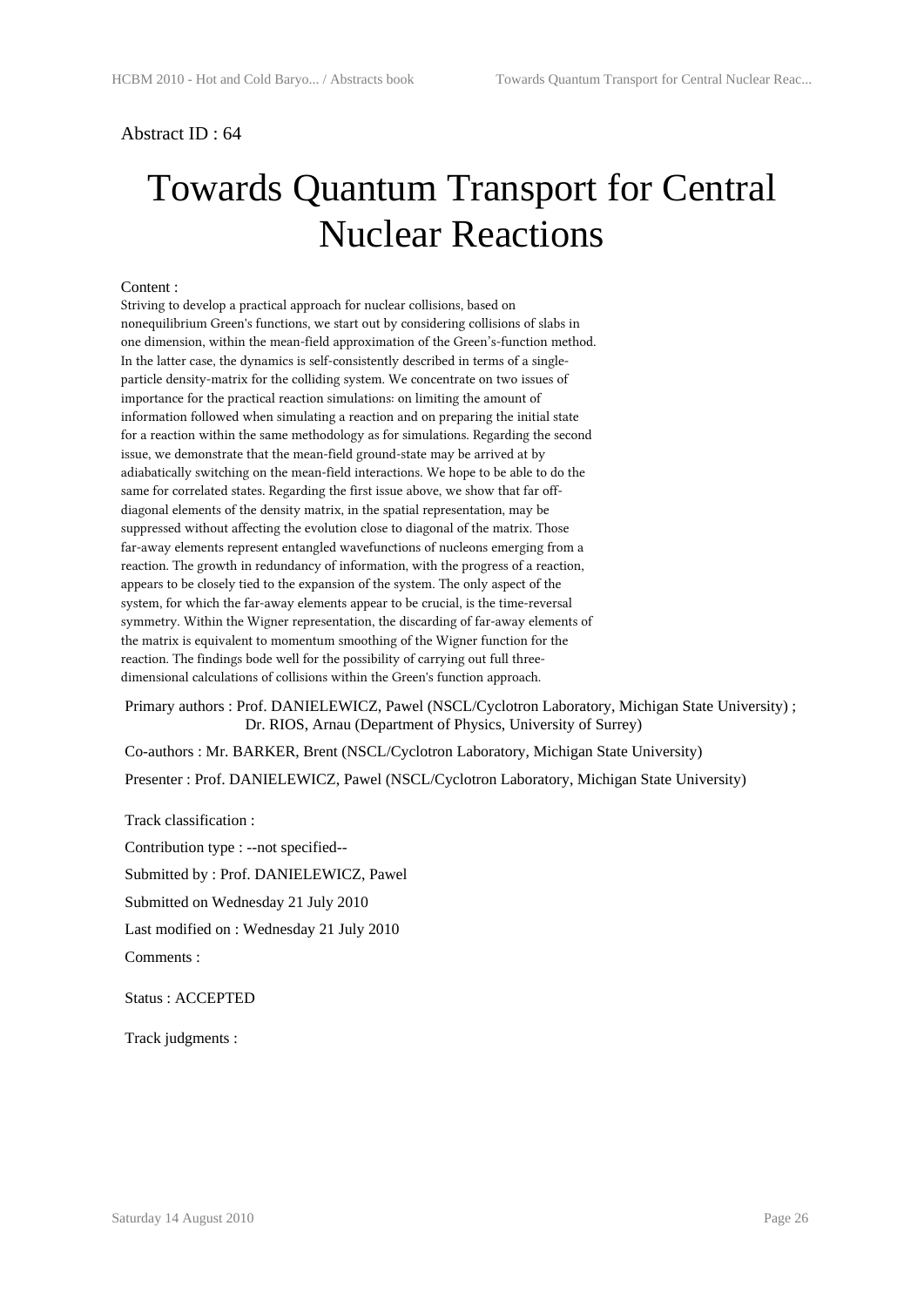## Holography vs Tomography of the Hot and Cold Baryonic Matter

#### Content :

The two major competing paradigms for jet-medium interactions at RHIC and LHC are perturbative pQCD and higher dimensional holographic hQCD. I discuss why current RHIC data favor hQCD holography to pQCD tomography by a score of 2-to-1 as of today. hQCD does a remarkable robust job correlating bulk flow and heavy quark quenching observables while pQCD does a better job describing light quark tomography. Possible implications for the LHC jet-medium studies expected to start this November at CERN are discussed. Speculations about possible heavy baryon tomography are considered that could have relevance to future FAIR experiments.

Primary authors : Prof. GYULASSY, Miklós (Columbia University)

Co-authors :

Presenter : Prof. GYULASSY, Miklós (Columbia University)

Track classification :

Contribution type : --not specified--

Submitted by : Prof. GYULASSY, Miklós

Submitted on Wednesday 21 July 2010

Last modified on : Wednesday 21 July 2010

Comments :

Status : ACCEPTED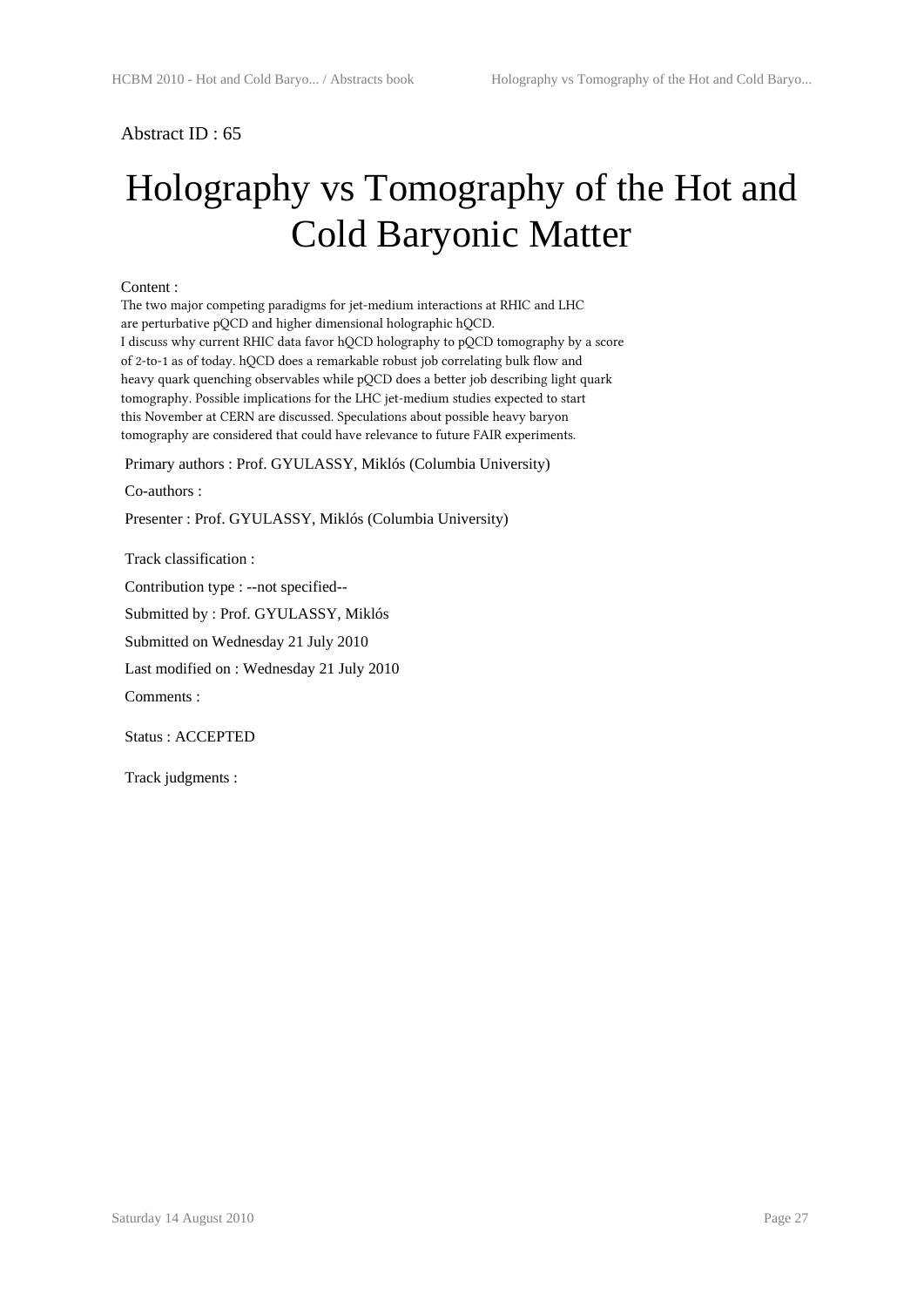## Propagation of vector-meson spectral-functions and dilepton production at SIS18 energies

#### Content :

The time evolution of vector-meson spectral-functions is studied within a kinetic theory approach. We implement this formalism in a BUU type transport model. Applications focus on \$\rho\$ and \$\omega\$ mesons being important pieces for the interpretation of the di-electron invariant mass spectrum measured by the HADES collaboration for the reaction C+C at 2 AGeV bombarding energy. Since the evolution of the spectral functions is driven by the local density, the in-medium modifications are tiny for small collision systems within this approach, as the life time of the compressed stage is too short.

Primary authors : Dr. WOLF, György (RMKI KFKI)

Co-authors :

Presenter : Dr. WOLF, György (RMKI KFKI)

Track classification :

Contribution type : --not specified--

Submitted by : Dr. WOLF, György

Submitted on Thursday 22 July 2010

Last modified on : Thursday 22 July 2010

Comments :

Status : ACCEPTED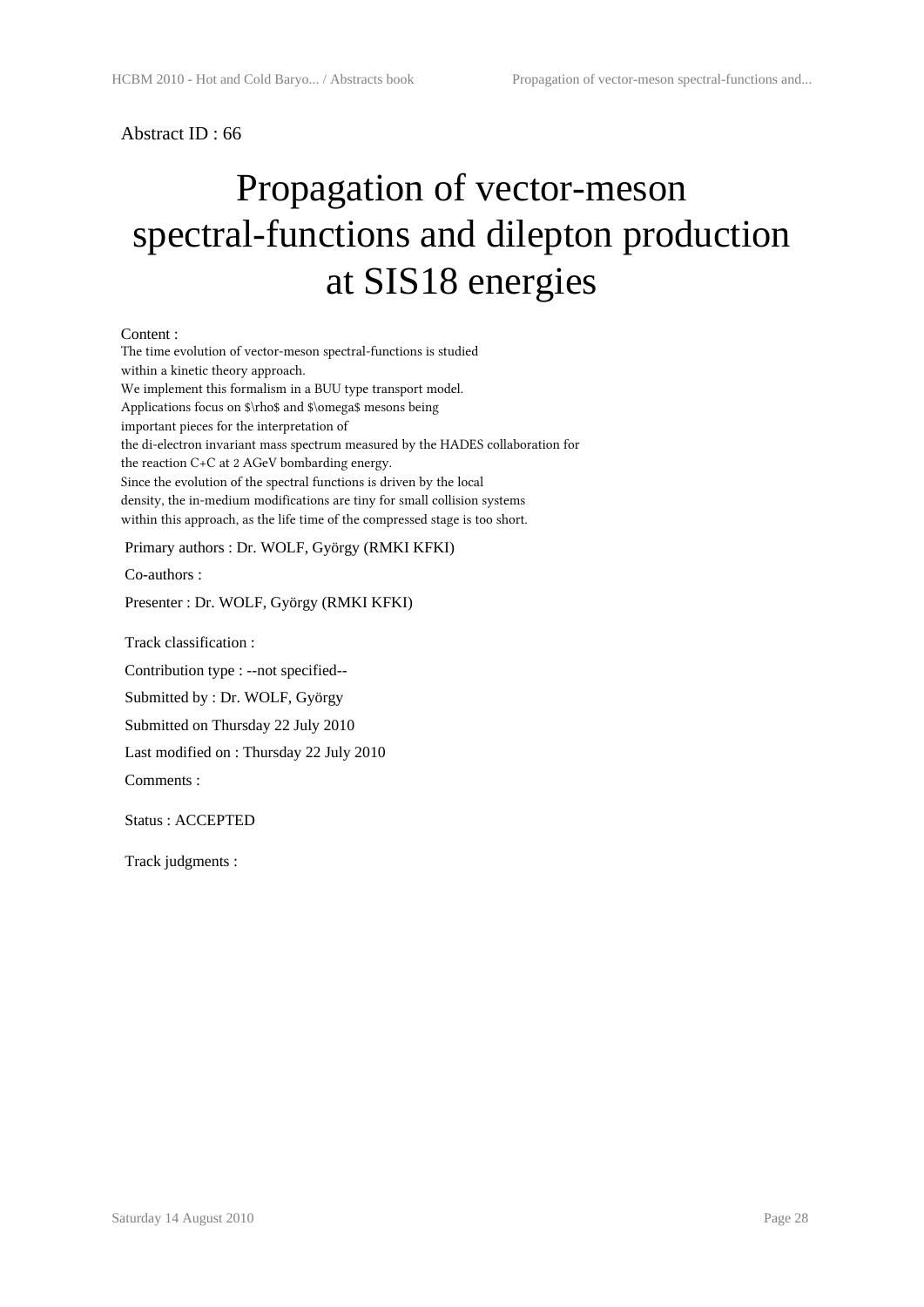### Charmonium production and elliptic flow in heavy ion collisions

#### Content :

Using a two-component model for J/Ψ production, which includes both from initial hard nucleon-nucleon scattering and from regeneration in the produced quark-gluon plasma, we have studied the nuclear modification factor RAA and elliptic flow v2 of J/Ψ in Au+Au collision at sNN1/2=200 GeV. For the expansion dynamics of produced hot dense matter, we have introduced a schematic fireball model with its transverse acceleration determined from the pressure gradient inside the fireball and azimuthally anisotropic expansion parameterized to reproduce measured v2 of light hadrons. We assume that light hadrons freeze out at the temperature of 120 MeV while J/Ψ at 160 MeV, similar to, respectively, the kinetic and chemical freeze-out temperatures in the statistical model. For the properties of J/Ψ in the quark-gluon plasma, we use the perturbative QCD (pQCD) to calculate the screening mass between their charm quarks in the leading order and their dissociation cross sections up to the next-to-leading order. For the relaxation time of charm quarks in the quark-gluon plasma, it is also calculated in the leading order of pQCD. Modeling the effect of higher-order corrections in pQCD by introducing multiplicative constants to the dissociation cross section of J/Ψ and the elastic cross section of charm quarks, we find that their effects are small on the RAA of J/Ψ as they suppress the number of initially produced J/Ψ but enhance the number of regenerated ones. The higher-order corrections increase, however, the v2 of J/Ψ. Our results suggest that studying the v2 of J/Ψ provides the possibility to discriminate between the two J/Ψ production mechanisms from initial hard scatterings and from regeneration in the quark-gluon plasma.

Primary authors : Prof. KO, Che-ming (Texas A University)

Co-authors : Dr. SONG, Taesoo (Texas A University)

Presenter : Prof. KO, Che-ming (Texas A University)

Track classification :

 Contribution type : --not specified-- Submitted by : Prof. KO, Che-ming Ko Submitted on Thursday 22 July 2010 Last modified on : Thursday 22 July 2010 Comments :

Status : ACCEPTED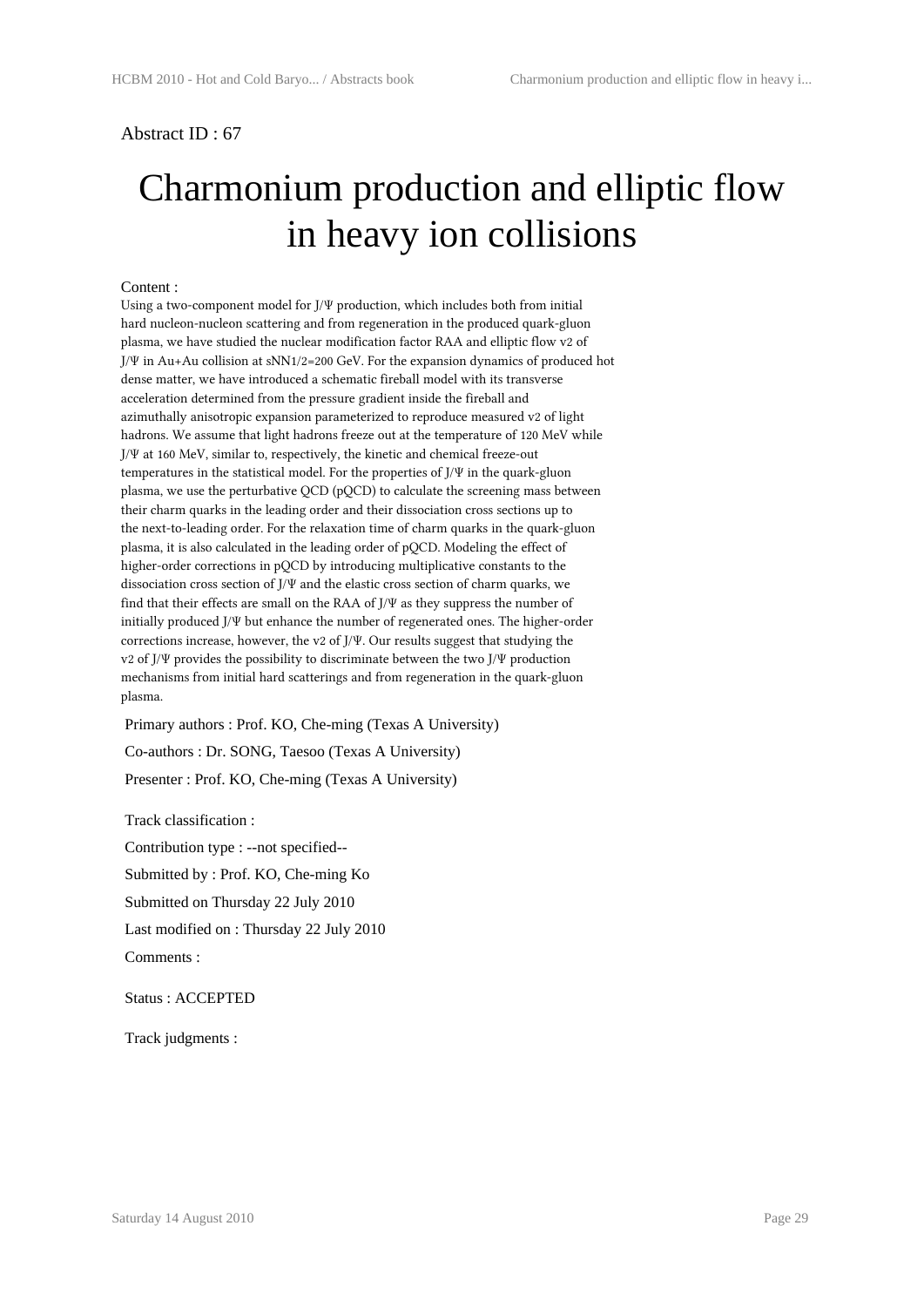## Lattice gauge theory with fluctuating temperature

#### Content :

We study the possibility to implement the canonical Tsallis distribution for lattice field theory simulations. Formally, the application of the Tsallis distribution can be interpreted as introducing a fluctuating temperature. We give arguments for the approach and present our simulation method as well as our first numerical results in determining the equation of state for pure SU(2) lattice gauge fields.

 Primary authors : Prof. SCHRAM, Zsolt (University of Debrecen) Co-authors : Prof. BIRó, Tamás (MTA KFKI RMKI)

Presenter : Prof. SCHRAM, Zsolt (University of Debrecen)

Track classification :

Contribution type : --not specified--

Submitted by : Prof. SCHRAM, Zsolt

Submitted on Sunday 25 July 2010

Last modified on : Sunday 25 July 2010

Comments :

Status : ACCEPTED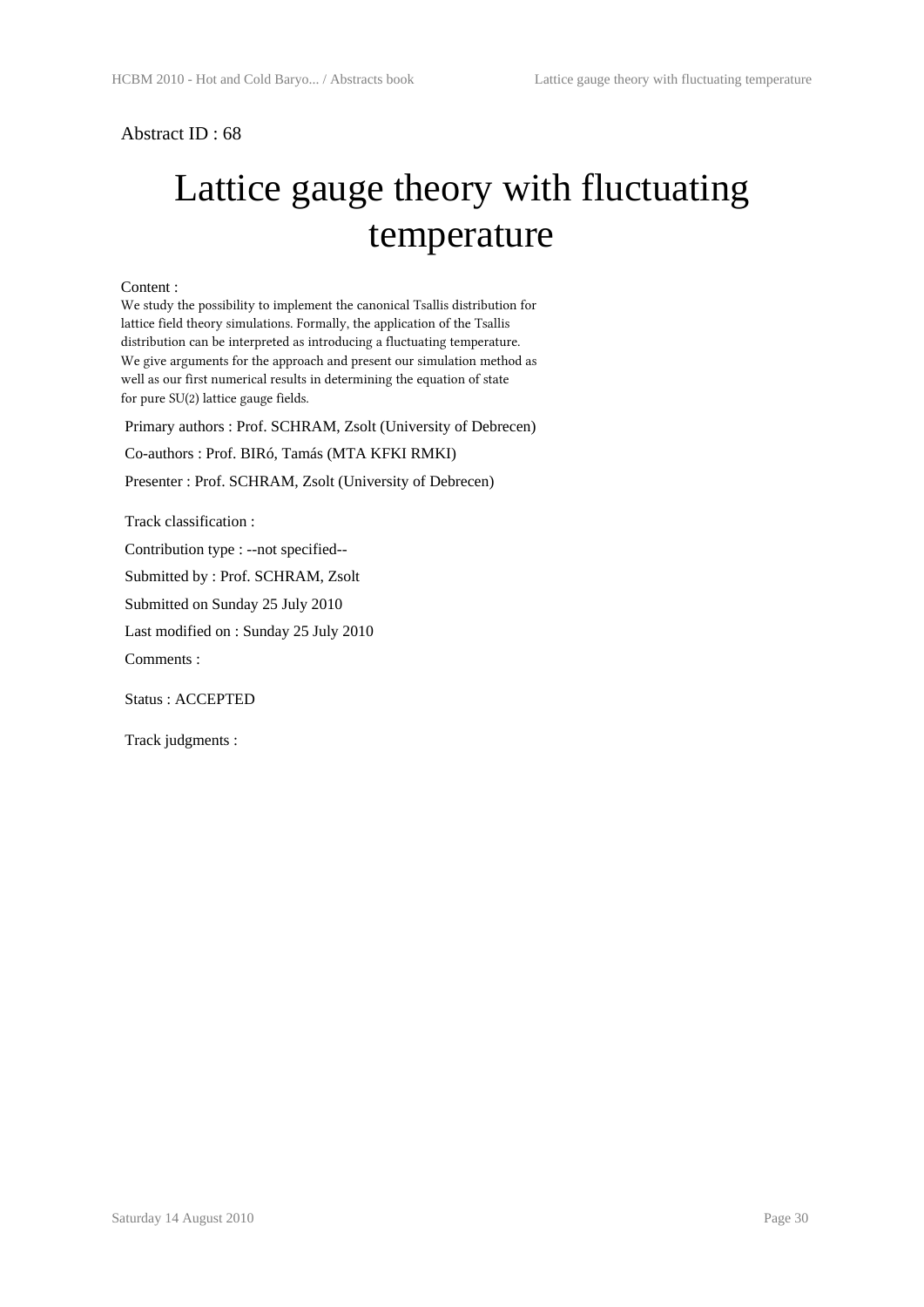## QCD Green's Functions and Phases of Strongly Interacting Matter

#### Content :

The knowledge of Landau gauge QCD Green's functions at zero temperature and density as well as their relation to confinement, dynamical chiral symmetry breaking, and the axial anomaly are briefly reviewed. The application of functional methods to the QCD phase transitions is discussed, and resulting properties of some phases are presented.

Primary authors : Prof. ALKOFER, Reinhard (Univ. Graz)

Co-authors :

Presenter : Prof. ALKOFER, Reinhard (Univ. Graz)

Track classification :

Contribution type : --not specified--

Submitted by : Prof. ALKOFER, Reinhard

Submitted on Sunday 25 July 2010

Last modified on : Sunday 25 July 2010

Comments :

Status : ACCEPTED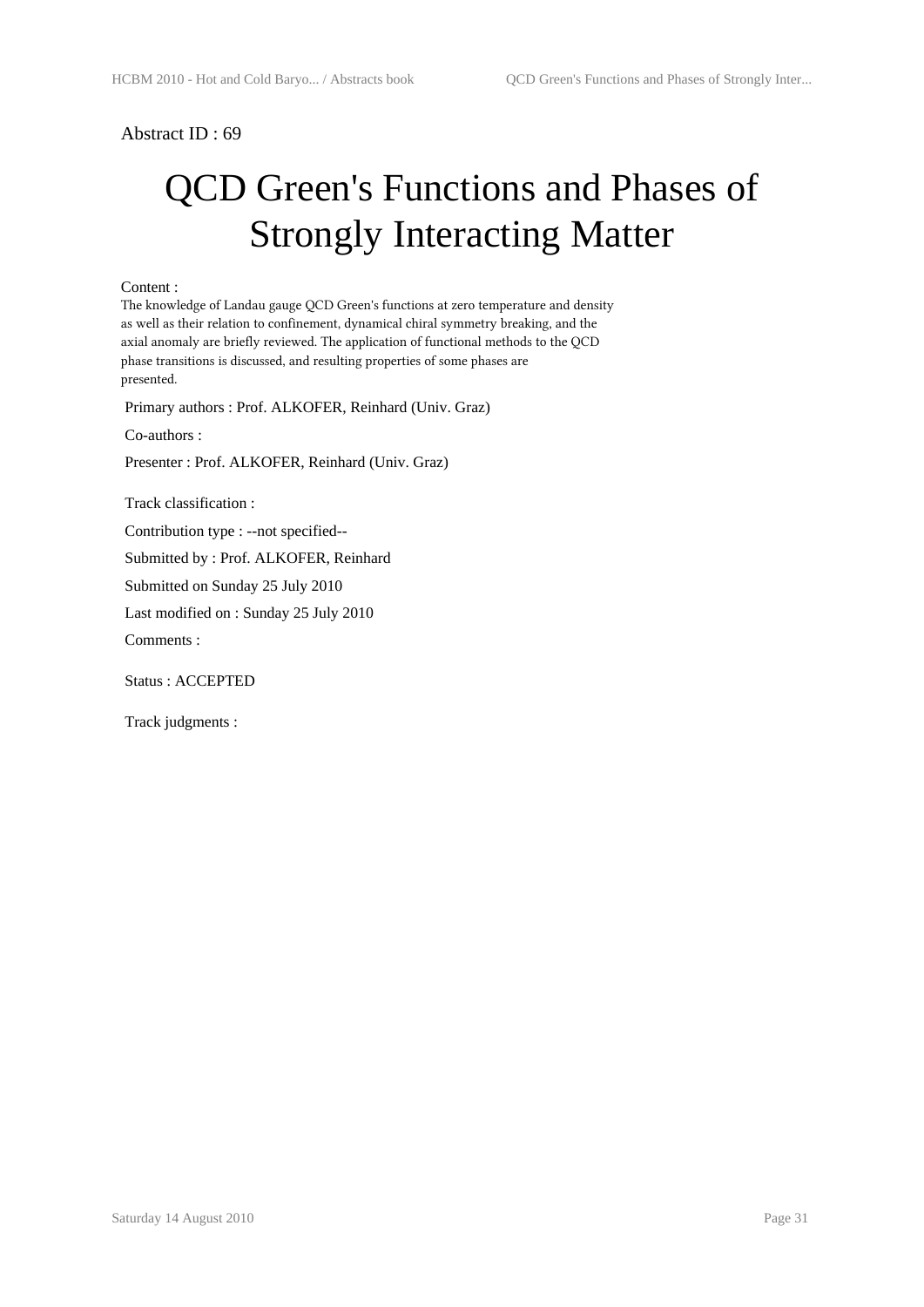## Zero temperature properties of mesons in a vector meson extended linear sigma model

Content : TBA

 Primary authors : Dr. KOVáCS, Péter (KFKI RMKI) Co-authors : Prof. WOLF, Gyuri (KFKI RMKI) Presenter : Dr. KOVáCS, Péter (KFKI RMKI)

Track classification :

 Contribution type : --not specified-- Submitted by : NO SURNAME, No Name Submitted on Monday 26 July 2010 Last modified on : Monday 26 July 2010 Comments :

Status : ACCEPTED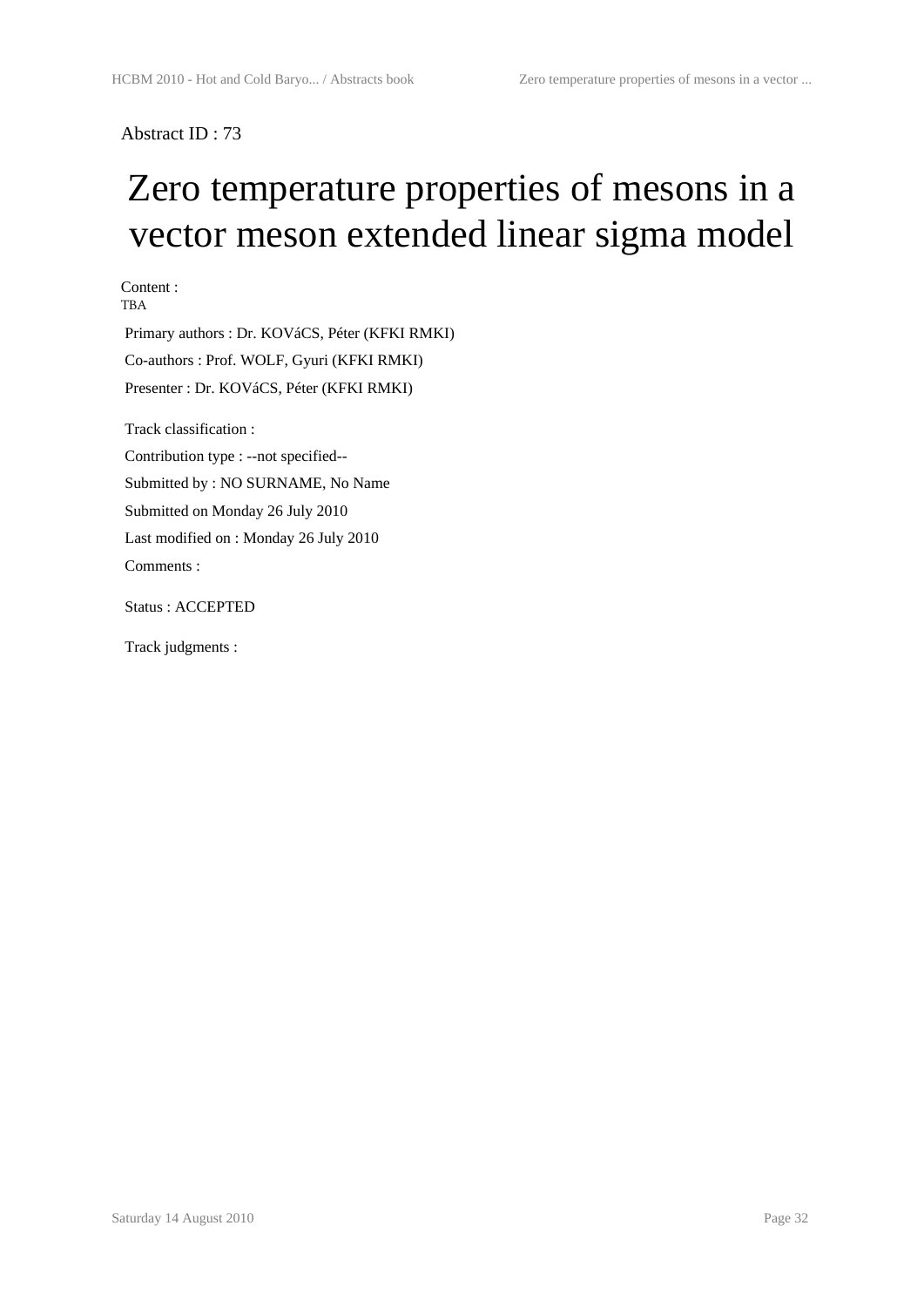## Facets of the QCD Phase Diagram

Content :

I will discuss various aspects of the QCD phase diagram and how they can be explored in actual experiments.

Primary authors : Dr. KOCH, Volker (LBNL)

Co-authors :

Presenter : Dr. KOCH, Volker (LBNL)

Track classification :

Contribution type : --not specified--

Submitted by : Dr. KOCH, Volker

Submitted on Tuesday 27 July 2010

Last modified on : Tuesday 27 July 2010

Comments :

Status : ACCEPTED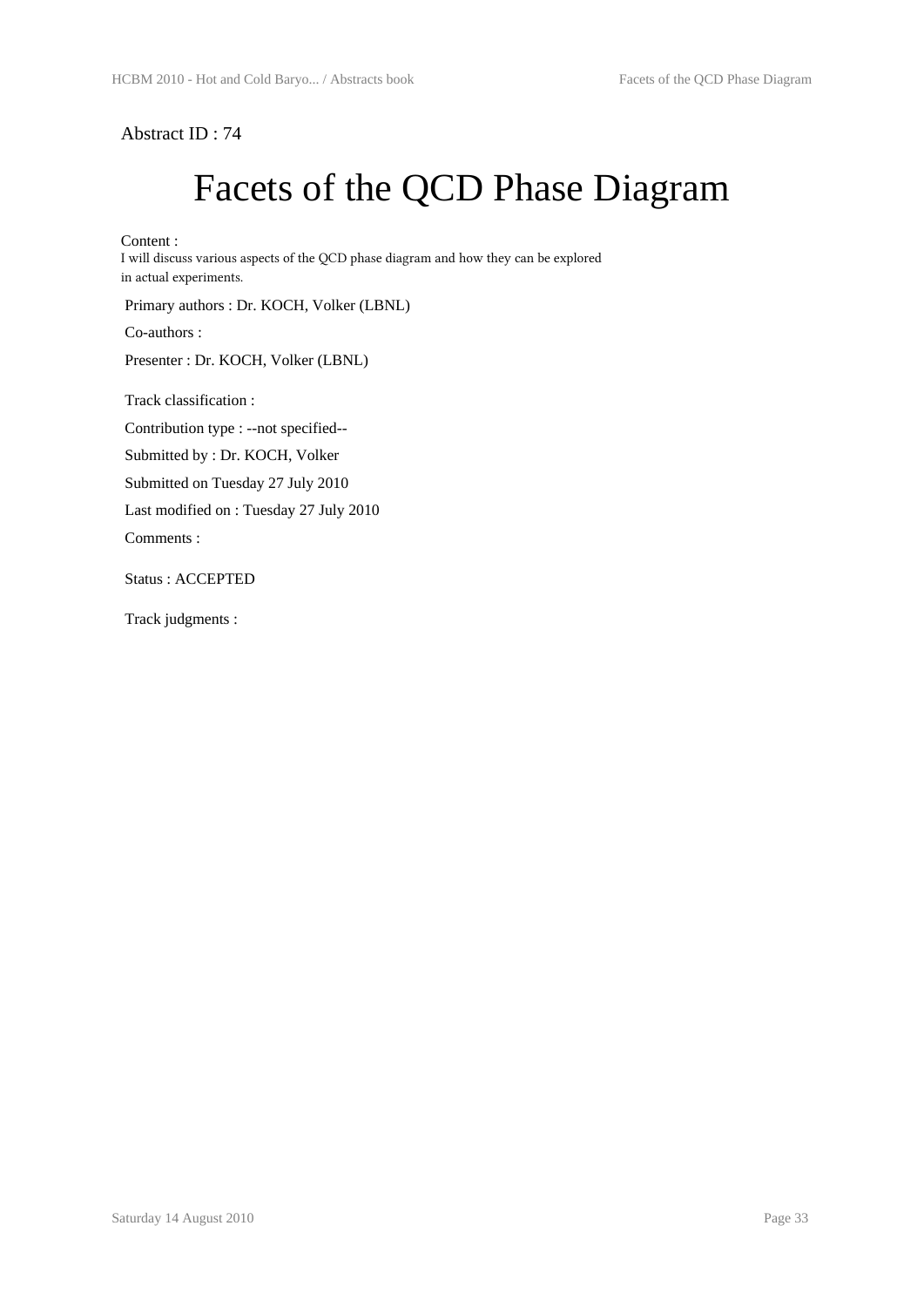## Recent theoretical developments in the QCD phase diagram

Primary authors : Dr. WAMBACH, Jochen (TU-Darmstadt and GSI)

Co-authors :

Presenter :

Track classification :

Contribution type : --not specified--

Submitted by : Prof. WAMBACH, Jochen

Submitted on Tuesday 27 July 2010

Last modified on : Tuesday 27 July 2010

Comments :

Status : ACCEPTED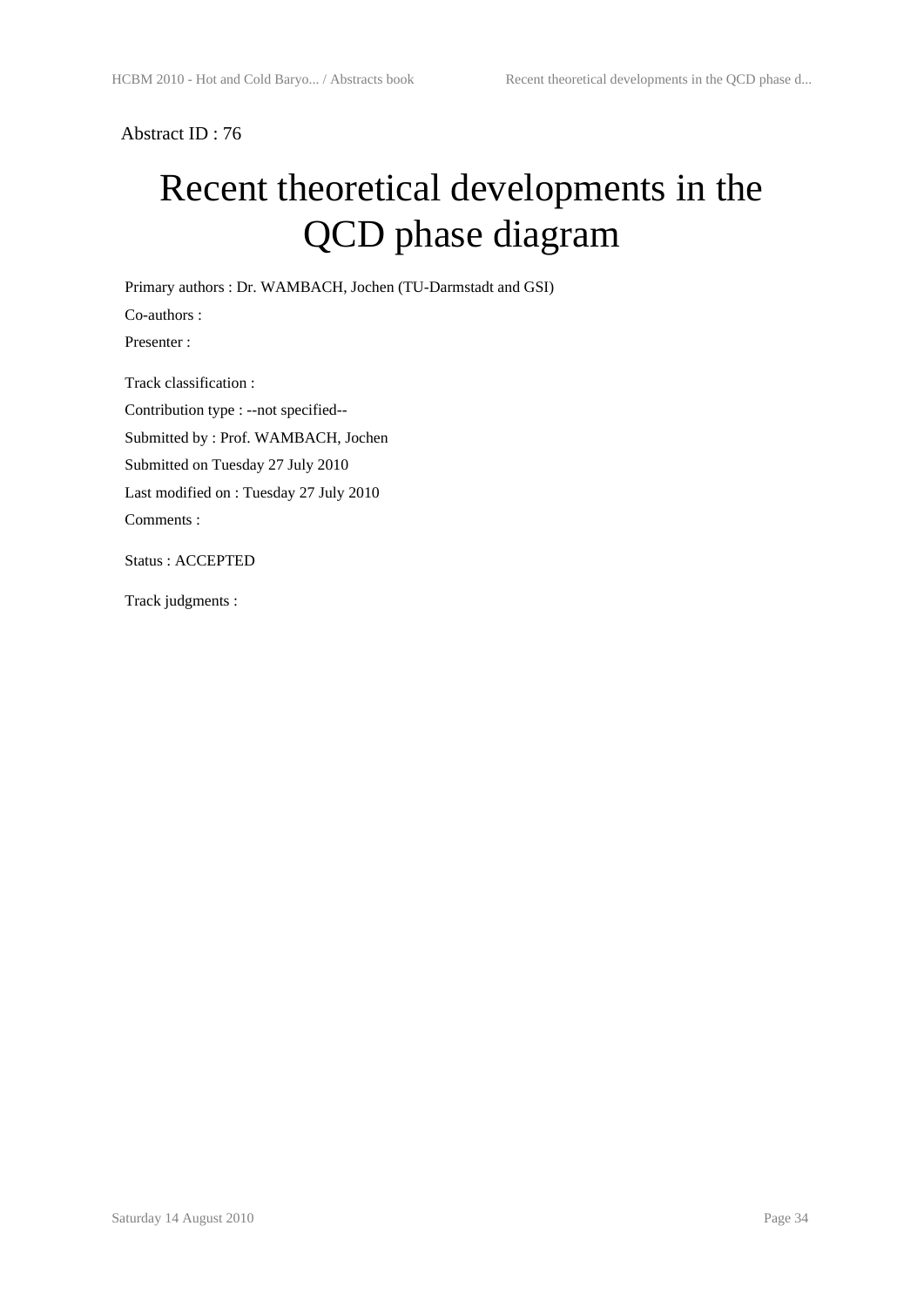## Microsecond Universe to Neutron Star - LHC, RHIC onto FAIR

#### Content :

The universe, microseconds after the Big Bang consisted of Quarks, Gluons, leptons and photons. Possible remnants from that epoch can be MACHO type of dark objects about the size of the Jupiter. One partial source of dark energy could be the orphan quarks left over from that epoch. In a typical phase diagram early universe corresponds to low baryon density but very high temperature.

Neutron Stars on the other hand correspond to very high baryon density but low temperature. Recent work indicates a rich variety of layers of exotic matter with the serious possibility of quark matter in the core. LHC, RHIC & FAIR - What can we learn?

 Primary authors : Prof. SINHA, Bikash (Variable Energy Cyclotron Centre, Dept. of Atomic Energy, 1/AF, Bidhan Nagar, Kolkata-700 064, India)

Co-authors :

 Presenter : Prof. SINHA, Bikash (Variable Energy Cyclotron Centre, Dept. of Atomic Energy, 1/AF, Bidhan Nagar, Kolkata-700 064, India)

Track classification :

Contribution type : --not specified--

Submitted by : Prof. SINHA, Bikash

Submitted on Tuesday 27 July 2010

Last modified on : Tuesday 27 July 2010

Comments :

Status : ACCEPTED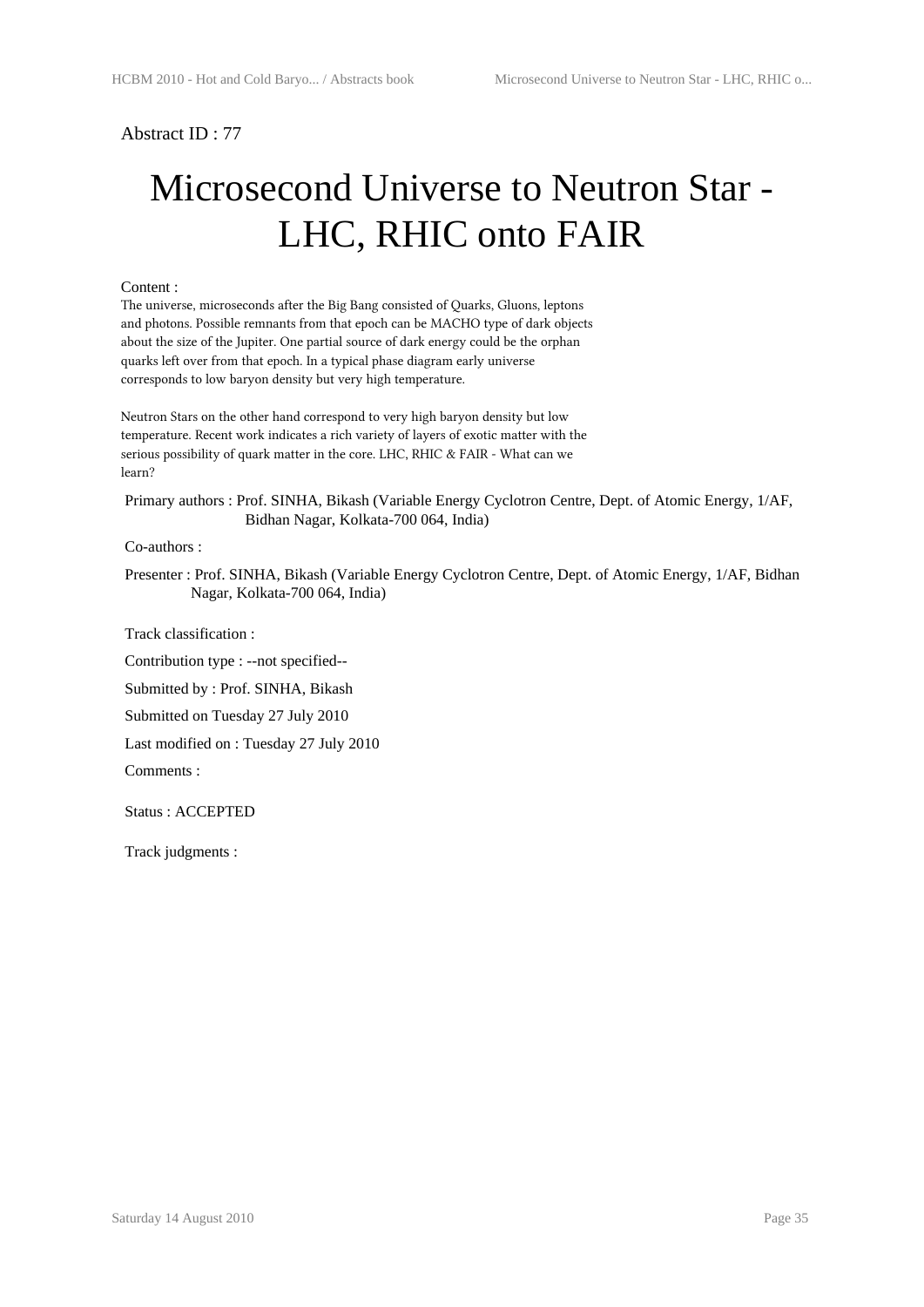## Significant in-medium η' mass reduction in sqrt{s\_NN}=200 GeV Au+Au collisions

#### Content :

PHENIX and STAR data on the intercept parameter of the two-pion Bose-Einstein correlation functions in \$\sqrt{s\_{NN}}= 200\$ GeV Au+Au collisions are analyzed in terms of six different models of hadronic multiplicities. To describe this combined PHENIX and STAR dataset, an in-medium \$\eta^\prime\$ mass reduction of at least 200 MeV is needed, at the 99.9 \% confidence level, in the considered model class. The best description is achieved with an \$\eta^\prime\$ mass that is reduced from the 958 MeV vacuum value to an in-medium value of  $\rm{\$ ^\*\_{\eta^\*} = 340\{+50\atop0} -60}\$(statistics) \${+280\atop -140}\$ (model) \$\pm{42}\$ (systematics) MeV. The system size, energy and centrality dependence of this \$\eta^\prime\$ mass reduction is also investigated and estimate is given on its extent.

#### Primary authors : Mr. VERTESI, Robert (MTA KFKI RMKI) ; Mr. CSORGO, Tamas (MTA KFKI RMKI, Harvard University) ; Mr. SZIKLAI, Janos (MTA KFKI RMKI)

#### Co-authors :

Presenter : Mr. VERTESI, Robert (MTA KFKI RMKI)

Track classification :

Contribution type : --not specified--

Submitted by : Mr. VERTESI, Robert

Submitted on Tuesday 27 July 2010

Last modified on : Tuesday 27 July 2010

Comments :

Status : ACCEPTED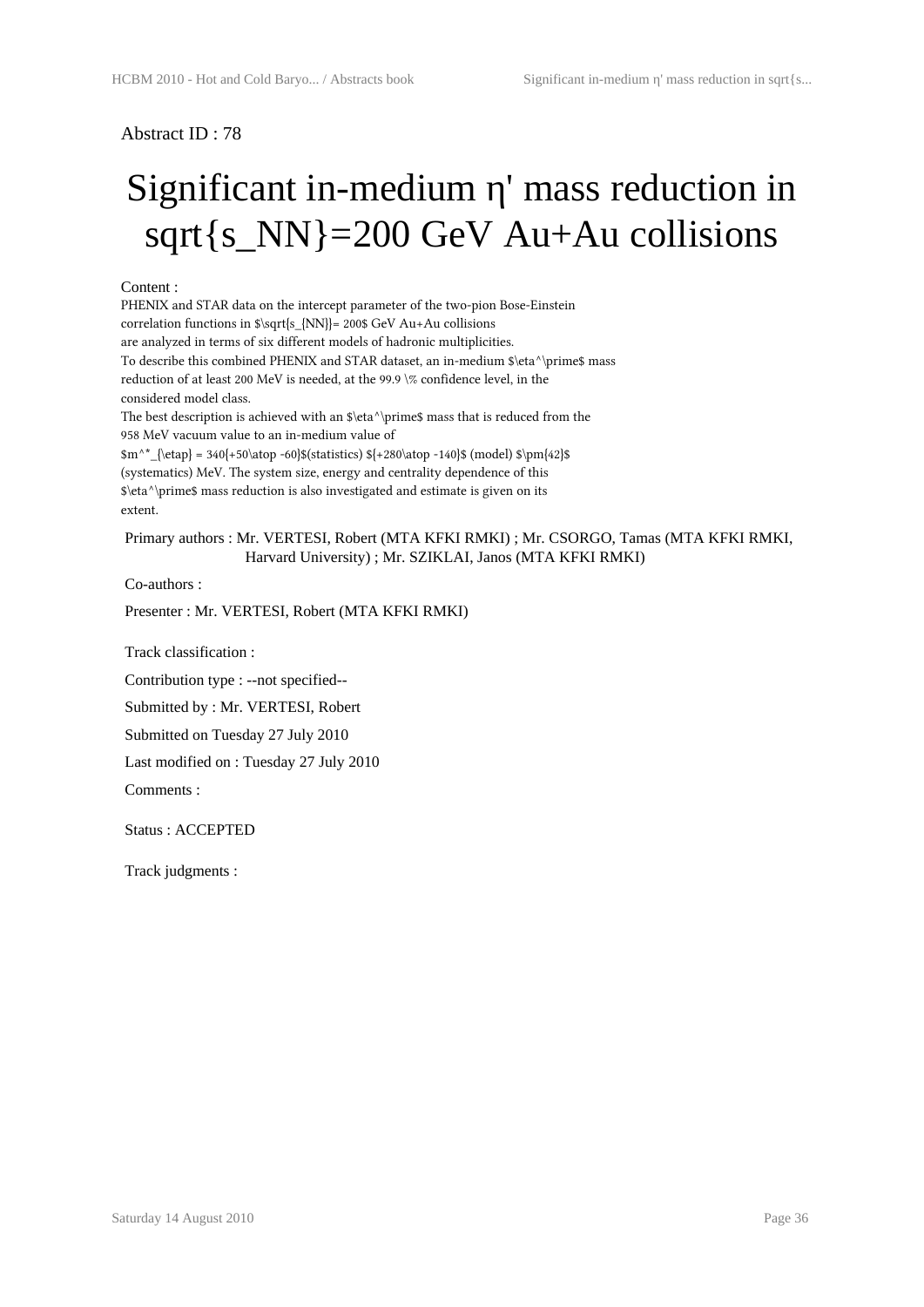## Dynamical equilibration of the strongly interacting parton-hadron matter

#### Content :

We study the kinetic and chemical equilibration in 'infinite' parton-hadron matter within the Parton-Hadron-String-Dynamics transport approach, which is based on a dynamical quasiparticle model for partons (DQPM) matched to reproduce lattice-QCD results - including the partonic equation of state - in thermodynamic equilibrium. The 'infinite' matter is simulated within a cubic box with periodic boundary conditions initialized at different baryon density (or chemical potential) and energy density. The transition from initially pure hadronic matter to partonic degrees of freedom occurs dynamically by interactions. Different thermodynamical correlations of the sQGP are addressed and discussed relative to a hadron resonance model.

Primary authors : Mr. OZVENCHUK, Vitalii (FIAS)

 Co-authors : Dr. BRATKOVSKAYA, Elena (ITP, Goethe University, Frankfurt) ; Dr. LINNYK, Olena (ITP, Goethe University, Frankfurt) ; Prof. CASSING, Wolfgang (ITP, Justus-Liebig University,Gissen)

Presenter : Mr. OZVENCHUK, Vitalii (FIAS)

Track classification :

Contribution type : --not specified--

Submitted by : Mr. OZVENCHUK, Vitalii

Submitted on Tuesday 27 July 2010

Last modified on : Tuesday 27 July 2010

Comments :

Poster presentation

Status : ACCEPTED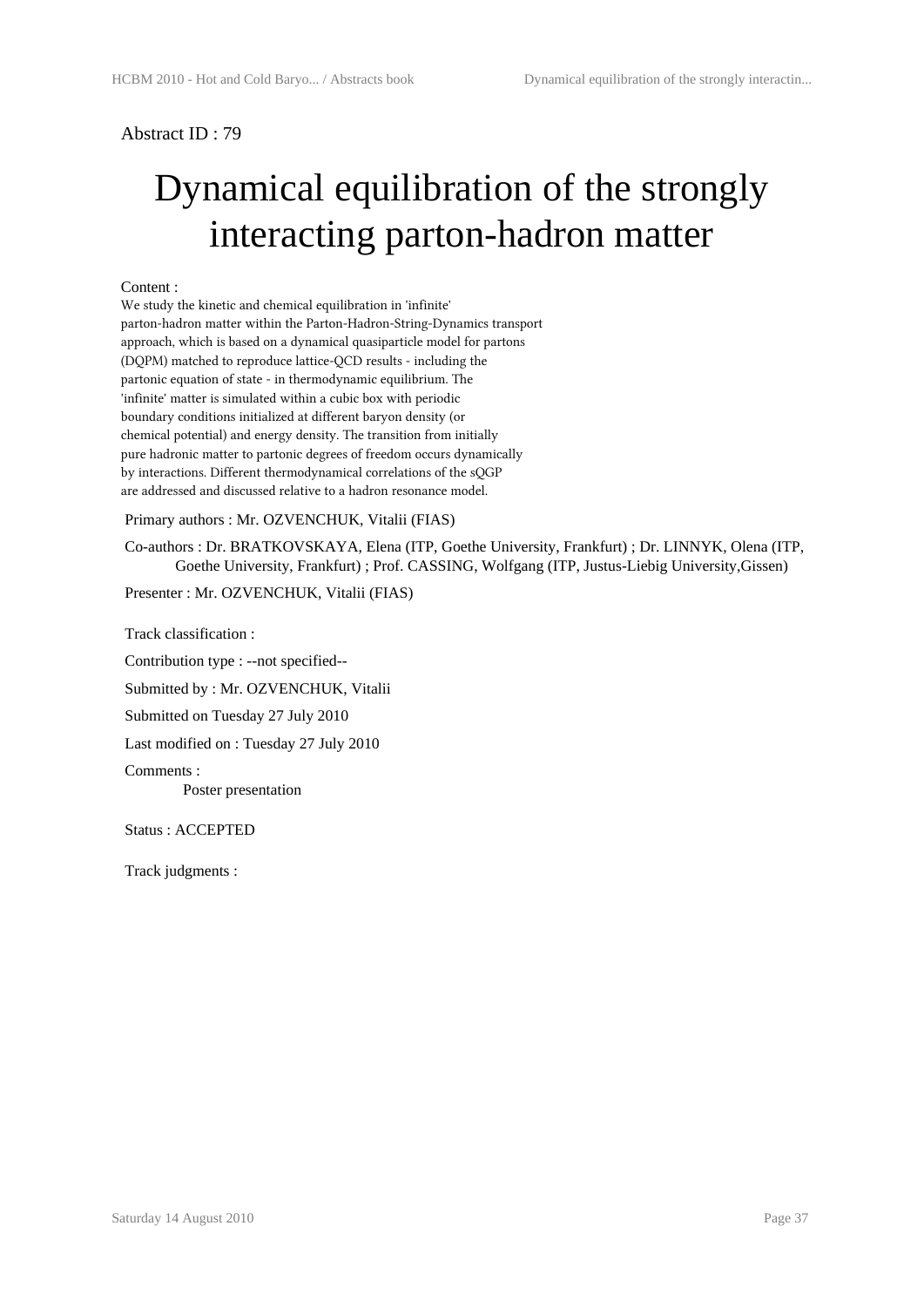## Tsallis Distribution in High-energy Heavy Ion Collisions

#### Content :

Non-extensive thermodynamics is a novel approach to fields in high energy physics. The low and intermediate transverse momentum spectra are extremely well reproduced by the Tsallis-Pareto distribution however, the physical origin of the Tsallis parameter is still an unsettled question. Understanding hadronization processes in heavy-ion collisions requires more detailed tests, especially at high transverse momenta, where we are far from the thermal equilibrium state. In my talk I focus on parton fragmentation processes at the final state, I analyze whether the power-law-tailed fragmentation functions do overlap with Tsallis-Pareto energy distribution, reproducing experimental data.

Primary authors : Dr. BARNAFöLDI, Gergely Gábor (MTA KFKI RMKI)

Co-authors :

Presenter : Dr. BARNAFöLDI, Gergely Gábor (MTA KFKI RMKI)

Track classification :

Contribution type : --not specified--

Submitted by : Dr. BARNAFöLDI, Gergely Gábor

Submitted on Wednesday 28 July 2010

Last modified on : Wednesday 28 July 2010

Comments :

Status : ACCEPTED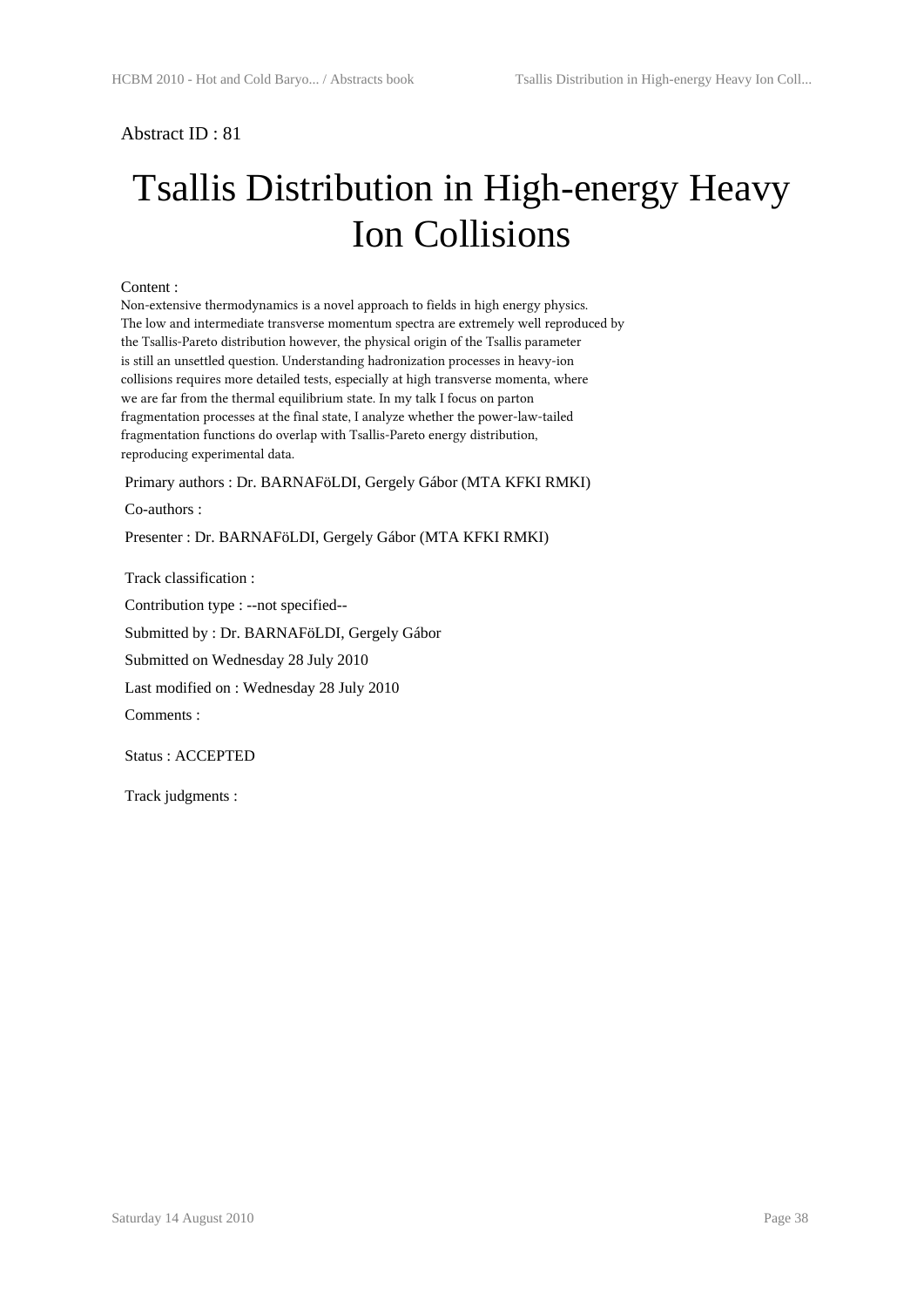## Search for the Critical Point at RHIC

 Primary authors : Dr. LACEY, Roy () Co-authors :

Presenter : Dr. LACEY, Roy ()

Track classification :

 Contribution type : --not specified-- Submitted by : Prof. LACEY, Roy Submitted on Thursday 29 July 2010 Last modified on : Thursday 29 July 2010 Comments :

Status : ACCEPTED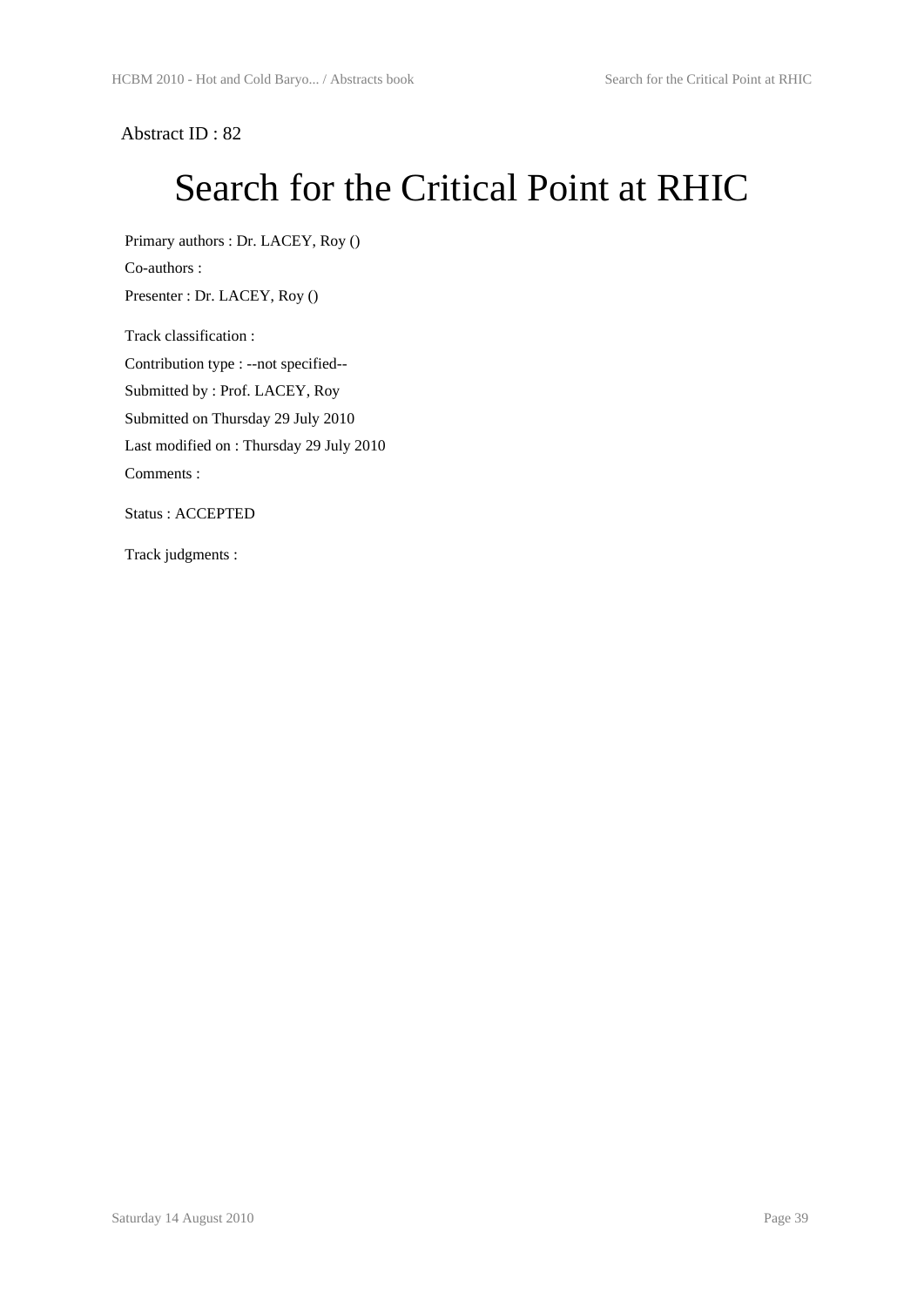### Transport with unstable particles

#### Content :

The small value of the shear viscosity to entropy density ratio suggests a strongly interacting quark matter where the elementary excitations are far from being smallwidth quasiparticles. In this talk I suggest an approach how the transport coefficients can be calculated in systems with broad spectral functions. It will be shown that the transport coefficients are naturally small, and, in particular, the lower bound for eta/s is recalculated in this approach.

Primary authors : Dr. JAKOVAC, Antal (BME Institute pf Physics)

Co-authors :

Presenter : Dr. JAKOVAC, Antal (BME Institute pf Physics)

Track classification : Hydro and Transport Models I.

Contribution type : --not specified--

Submitted by : Dr. JAKOVAC, Antal

Submitted on Wednesday 04 August 2010

Last modified on : Wednesday 04 August 2010

Comments :

Status : ACCEPTED

Track judgments :

Track : Hydro and Transport Models I.

Judgment : Judged by : Date : Comments : ""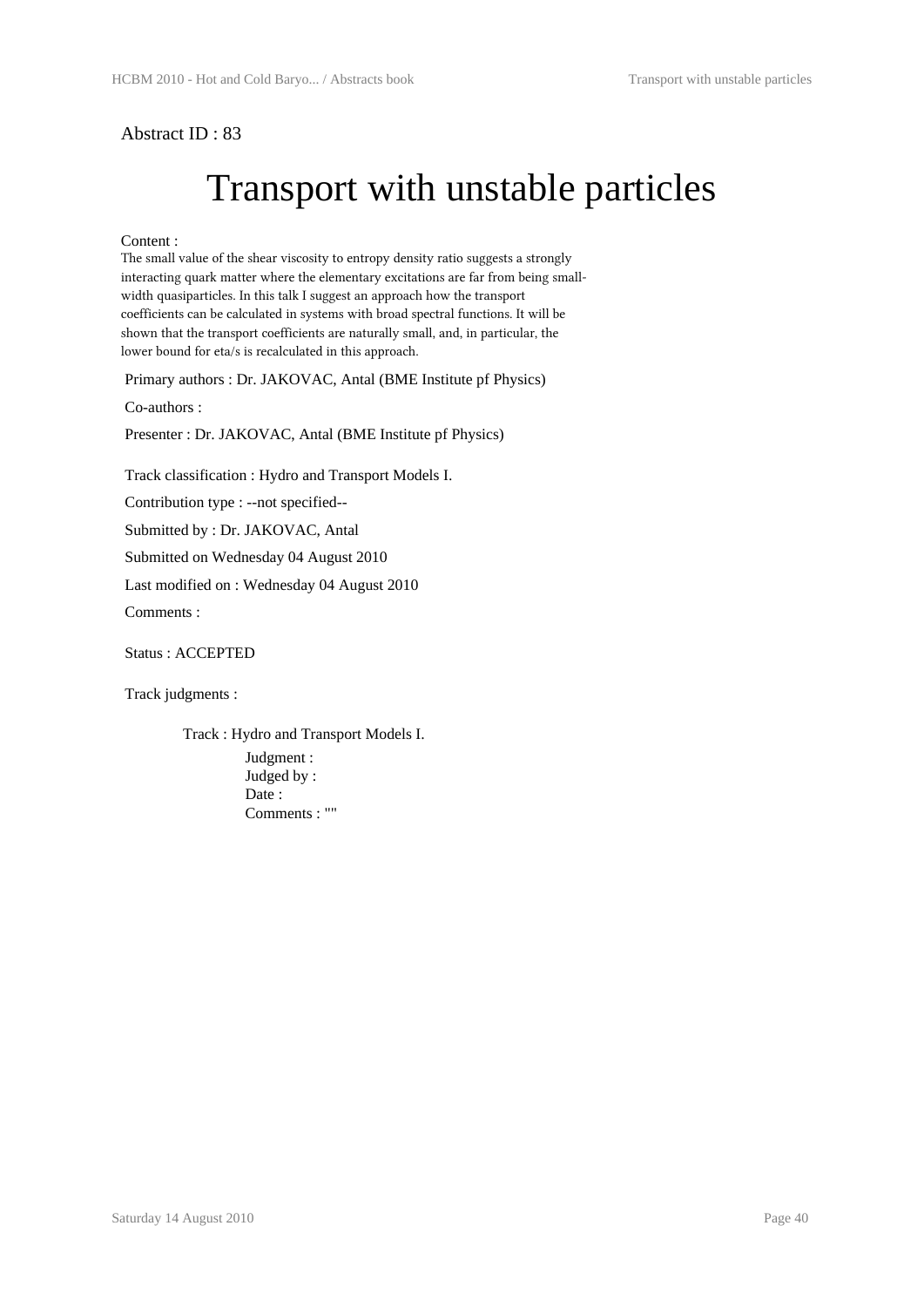## Spectra of weakly decaying identified particles at 0.9 and 7 TeV with the CMS detector

#### Content :

In this poster I will present the recent results of the CMS Experiment on the measurement of spectra of weakly decaying neutral particles, such as K0s, Lambda and AntiLambda, at 0.9 and 7 TeV. This covers the dN/deta and dN/dpT distributions and various Lambda/AntiLambda asymetry results. Spectra of Xi- (which decays into Lambda and Pion) will also be shown with the same details. Comparisons with various Monte Carlo models will be presented.

Primary authors : Mr. KRAJCZAR, Krisztian (ELTE)

Co-authors :

Presenter : Mr. KRAJCZAR, Krisztian (ELTE)

Track classification : Experiments and Theories

Contribution type : --not specified--

Submitted by : Mr. KRAJCZAR, Krisztian

Submitted on Thursday 05 August 2010

Last modified on : Thursday 05 August 2010

Comments :

Status : ACCEPTED

Track judgments :

Track : Experiments and Theories

Judgment : Judged by : Date: Comments : ""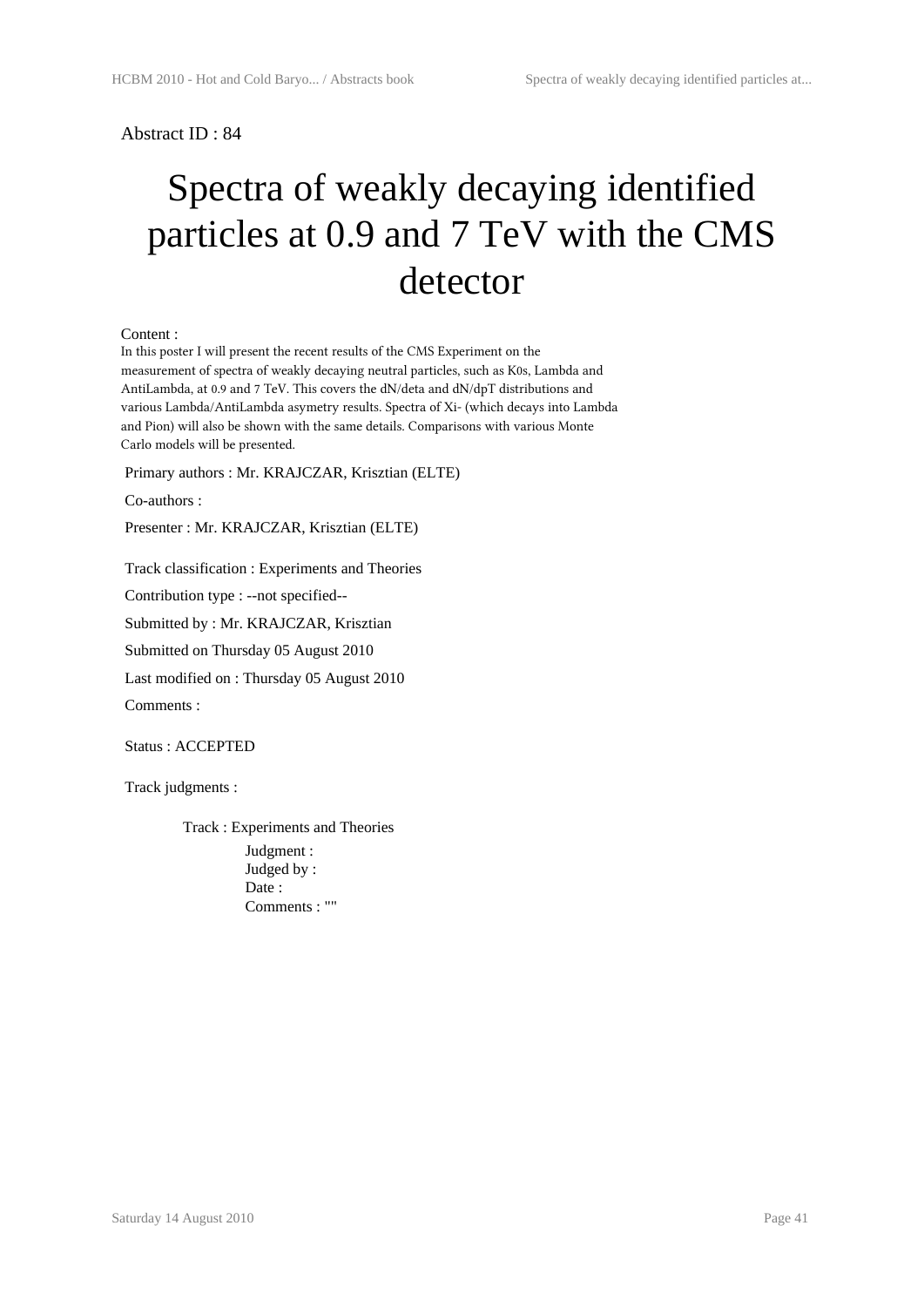## Underlying events in p+p collisions at LHC energies

#### Content :

Jet matter interaction remains a central question and a theoretical challenge in heavy-ion physics and might become important in high-multiplicity events in proton-proton collisions at LHC energies. Full jet measurements at LHC are hoped to reconstruct the complete energy loss process and fragmentation of the hard parton in the medium. Since, jet reconstruction will be constrained to small cone sizes, study of the connection between jets and their underlying event could provide a differential tool combined with particle identification in a wide momentum range.

We study p+p events at ALICE and analyse jet-like properties and the underlying event at the particle level using correlations and hadron PID information.

Primary authors : AGóCS, András (MTA KFKI RMKI)

Co-authors : BARNAFöLDI, Gergely (MTA KFKI RMKI) ; LéVAI, Péter (MTA KFKI RMKI)

Presenter : AGóCS, András (MTA KFKI RMKI)

Track classification : Experiments and Theories

Contribution type : --not specified--

Submitted by : AGóCS, András

Submitted on Saturday 07 August 2010

Last modified on : Saturday 07 August 2010

Comments :

Status : ACCEPTED

Track judgments :

Track : Experiments and Theories Judgment : Judged by : Date : Comments : ""